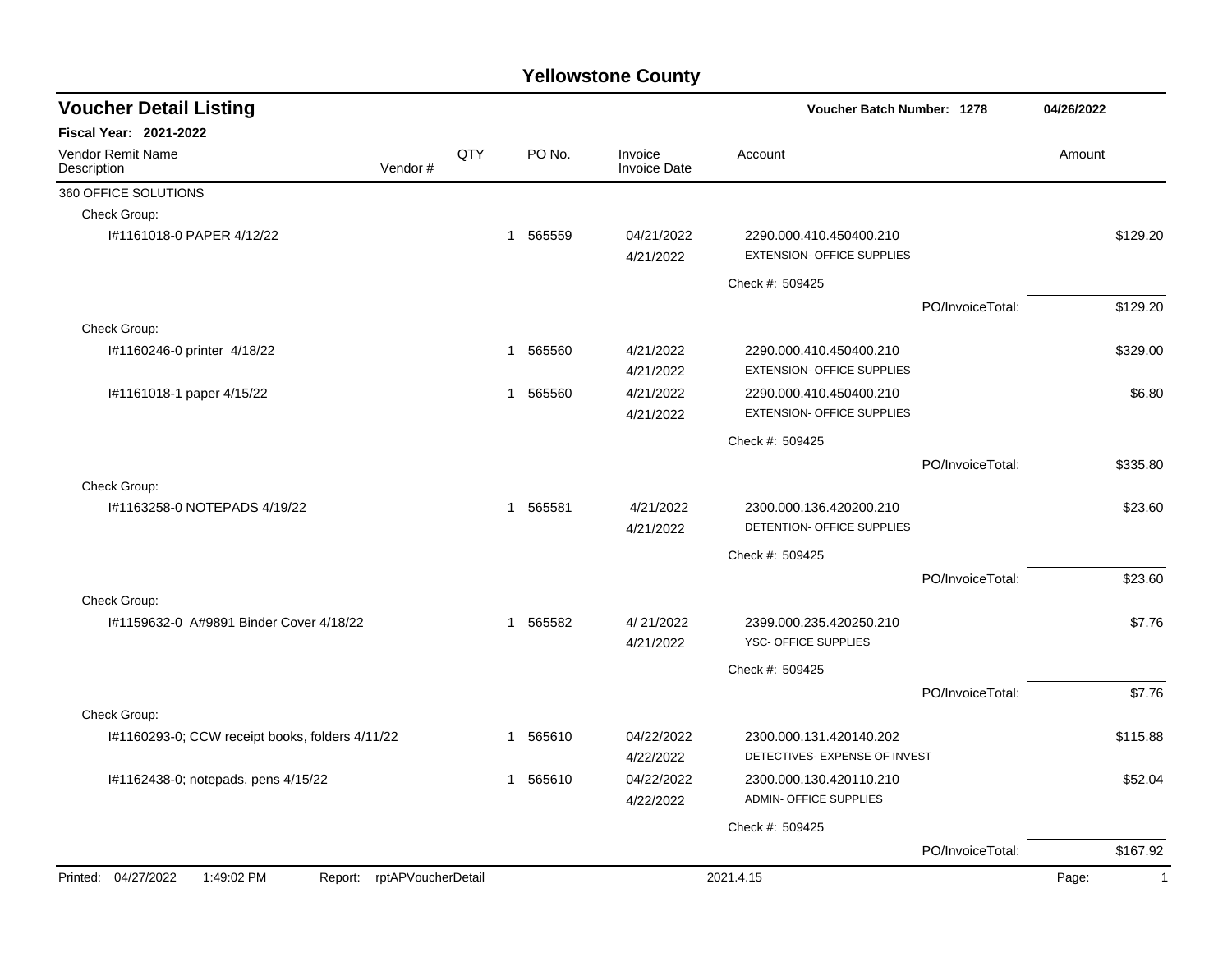| <b>Voucher Detail Listing</b>                       |         |     |                          |                                | Voucher Batch Number: 1278                               | 04/26/2022 |
|-----------------------------------------------------|---------|-----|--------------------------|--------------------------------|----------------------------------------------------------|------------|
| Fiscal Year: 2021-2022                              |         |     |                          |                                |                                                          |            |
| Vendor Remit Name<br>Description                    | Vendor# | QTY | PO No.                   | Invoice<br><b>Invoice Date</b> | Account                                                  | Amount     |
|                                                     |         |     |                          |                                | Vendor Total:                                            | \$664.28   |
| ADVANCED PAYROLL SOLUTIONS                          |         |     |                          |                                |                                                          |            |
| Check Group:                                        |         |     |                          |                                |                                                          |            |
| 1#511 PR SVC K.W. 4/1-4/15/22                       |         |     | 565569<br>$\overline{1}$ | 04/21/2022<br>4/21/2022        | 7301.000.725.430900.398<br>CUSTER CEM-VAR CONTRACT SVC   | \$239.75   |
| I#511 PR SVC M.P. 4/1-4/15/22                       |         |     | 565569<br>$\mathbf{1}$   | 04/21/2022<br>4/21/2022        | 7301.000.725.430900.398<br>CUSTER CEM-VAR CONTRACT SVC   | \$171.25   |
|                                                     |         |     |                          |                                | Check #: 509426                                          |            |
|                                                     |         |     |                          |                                | PO/InvoiceTotal:                                         | \$411.00   |
|                                                     |         |     |                          |                                | Vendor Total:                                            | \$411.00   |
| ALLIANT INSURANCE SERVICES INC - 8377               |         |     |                          |                                |                                                          |            |
| Check Group:                                        |         |     |                          |                                |                                                          |            |
| I#1937547 A#YELLCOU-02 AGENCY FEE 4/18/22           |         |     | 1 565618                 | 04/22/2022<br>4/22/2022        | 6050.000.601.500700.398<br>HEALTH INSUR-ADVISOR CONTRACT | \$5,000.00 |
| 1#1937547 A#YELLCOU-02 MONTHLY ANALYTICS<br>4/18/22 |         |     | 565618<br>$\mathbf{1}$   | 04/22/2022                     | 6050.000.601.500700.350                                  | \$809.00   |
|                                                     |         |     |                          | 4/22/2022                      | HEALTH INSUR- PROFESSIONAL SERVICES                      |            |
|                                                     |         |     |                          |                                | Check #: 509427                                          |            |
|                                                     |         |     |                          |                                | PO/InvoiceTotal:                                         | \$5,809.00 |
| ARCHIE COCHRANE MOTORS                              | 001410  |     |                          |                                | Vendor Total:                                            | \$5,809.00 |
| Check Group:                                        |         |     |                          |                                |                                                          |            |
| I#1003441/1; Car #28 front brakes 4/11/22           |         |     | 565595<br>$\mathbf{1}$   | 04/22/2022<br>4/22/2022        | 2300.000.132.420150.361<br>PATROL- VEHICLE REPAIRS       | \$469.68   |
|                                                     |         |     |                          |                                | Check #: 509428                                          |            |
|                                                     |         |     |                          |                                | PO/InvoiceTotal:                                         | \$469.68   |
|                                                     |         |     |                          |                                | Vendor Total:                                            | \$469.68   |
| <b>BAKER, RONI</b><br>Check Group:                  | 041925  |     |                          |                                |                                                          |            |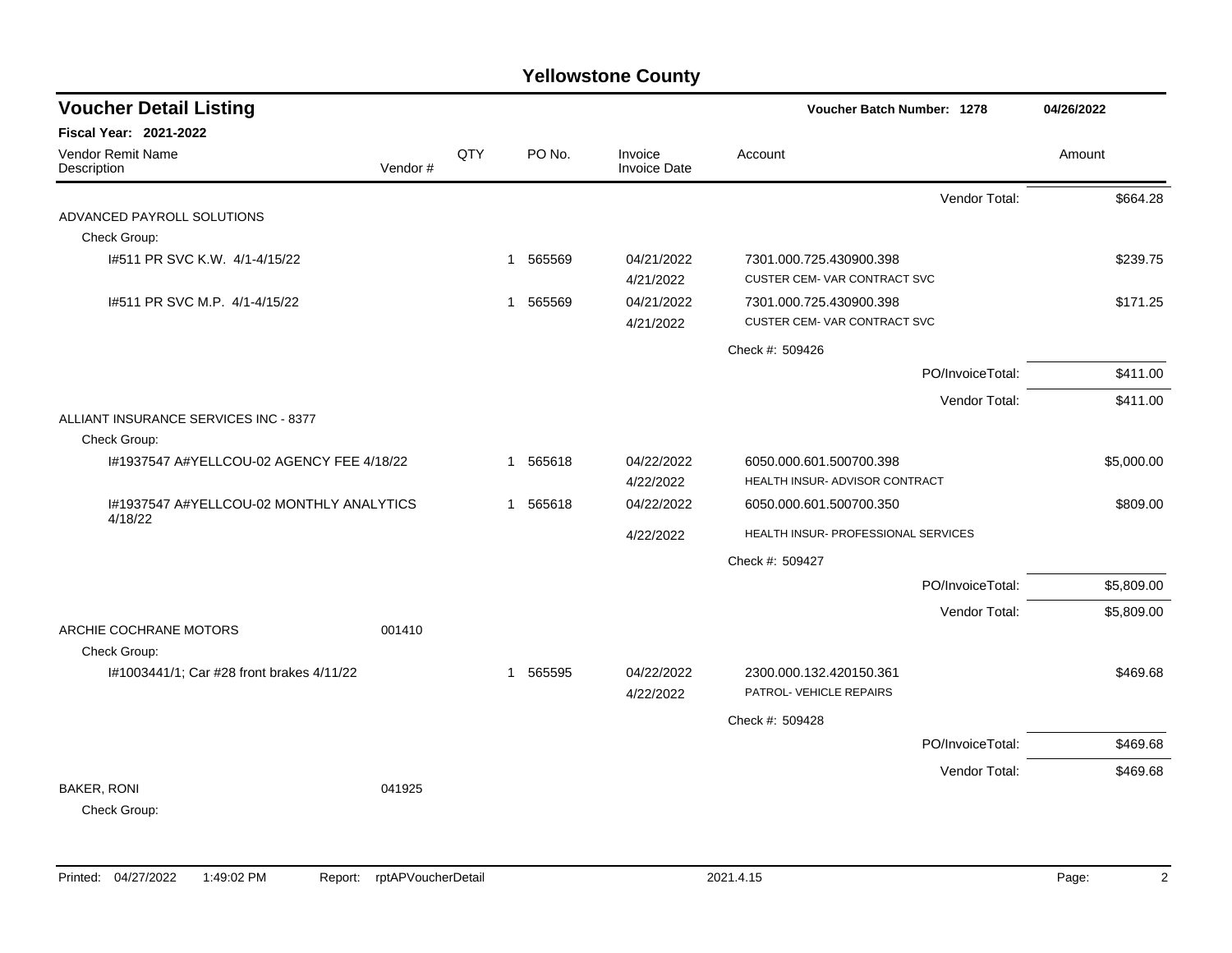| <b>Voucher Detail Listing</b>                                                         |                    |     |              |          |                                | Voucher Batch Number: 1278                                |                  | 04/26/2022 |
|---------------------------------------------------------------------------------------|--------------------|-----|--------------|----------|--------------------------------|-----------------------------------------------------------|------------------|------------|
| Fiscal Year: 2021-2022                                                                |                    |     |              |          |                                |                                                           |                  |            |
| Vendor Remit Name<br>Description                                                      | Vendor#            | QTY |              | PO No.   | Invoice<br><b>Invoice Date</b> | Account                                                   |                  | Amount     |
| Reimburse Baker for tablecloths for events                                            |                    |     | $\mathbf{1}$ | 565556   | 04/21/2022                     | 2290.000.410.450400.210                                   |                  | \$63.00    |
|                                                                                       |                    |     |              |          | 4/21/2022                      | <b>EXTENSION- OFFICE SUPPLIES</b>                         |                  |            |
|                                                                                       |                    |     |              |          |                                | Check #: 509429                                           |                  |            |
|                                                                                       |                    |     |              |          |                                |                                                           | PO/InvoiceTotal: | \$63.00    |
|                                                                                       |                    |     |              |          |                                |                                                           | Vendor Total:    | \$63.00    |
| <b>BALCO UNIFORM CO INC</b><br>Check Group:                                           | 041513             |     |              |          |                                |                                                           |                  |            |
| I#70180: Duty pants BS *partial employee reimbursement*<br>4/20/22                    |                    |     |              | 3 565580 | 04/21/2022                     | 2300.000.130.420110.226                                   |                  | \$229.75   |
|                                                                                       |                    |     |              |          | 4/21/2022                      | ADMIN- CLOTHING & UNIFORMS                                |                  |            |
| Invoice#70322-1: Duty pants SB 4/20/22                                                |                    |     |              | 1 565580 | 04/21/2022                     | 2300.000.130.420110.226                                   |                  | \$67.75    |
|                                                                                       |                    |     |              |          | 4/21/2022                      | ADMIN- CLOTHING & UNIFORMS                                |                  |            |
|                                                                                       |                    |     |              |          |                                | Check #: 509430                                           |                  |            |
|                                                                                       |                    |     |              |          |                                |                                                           | PO/InvoiceTotal: | \$297.50   |
|                                                                                       |                    |     |              |          |                                |                                                           | Vendor Total:    | \$297.50   |
| <b>BIG SKY LINEN SUPPLY</b>                                                           | 001710             |     |              |          |                                |                                                           |                  |            |
| Check Group:                                                                          |                    |     |              |          |                                |                                                           |                  |            |
| I#0533432 Floor mats 4/21/22                                                          |                    |     |              | 1 565575 | 04/21/2022<br>4/21/2022        | 2140.000.403.431100.366<br>WEED- REPAIR & MAINT BUILDINGS |                  | \$35.12    |
|                                                                                       |                    |     |              |          |                                | Check #: 509431                                           |                  |            |
|                                                                                       |                    |     |              |          |                                |                                                           | PO/InvoiceTotal: | \$35.12    |
|                                                                                       |                    |     |              |          |                                |                                                           |                  |            |
| BILLINGS CHAMBER OF COMMERCE                                                          |                    |     |              |          |                                |                                                           | Vendor Total:    | \$35.12    |
| Check Group:                                                                          |                    |     |              |          |                                |                                                           |                  |            |
| I#101281 REG 2022 Billings Chamber City Visit Reg.;<br>Omaha, Nebraska 5/31-6/2/22 DJ |                    |     | $\mathbf{1}$ | 565567   | 04/25/2022                     | 1000.000.100.410100.373                                   |                  | \$675.00   |
|                                                                                       |                    |     |              |          | 4/25/2022                      | <b>BOCC- TRAVEL JONES</b>                                 |                  |            |
|                                                                                       |                    |     |              |          |                                | Check #: 509432                                           |                  |            |
|                                                                                       |                    |     |              |          |                                |                                                           | PO/InvoiceTotal: | \$675.00   |
|                                                                                       |                    |     |              |          |                                |                                                           | Vendor Total:    | \$675.00   |
| BILLINGS CLINIC OCCUPATIONAL HEALTH                                                   |                    |     |              |          |                                |                                                           |                  |            |
| Printed: 04/27/2022<br>1:49:02 PM<br>Report:                                          | rptAPVoucherDetail |     |              |          |                                | 2021.4.15                                                 |                  | 3<br>Page: |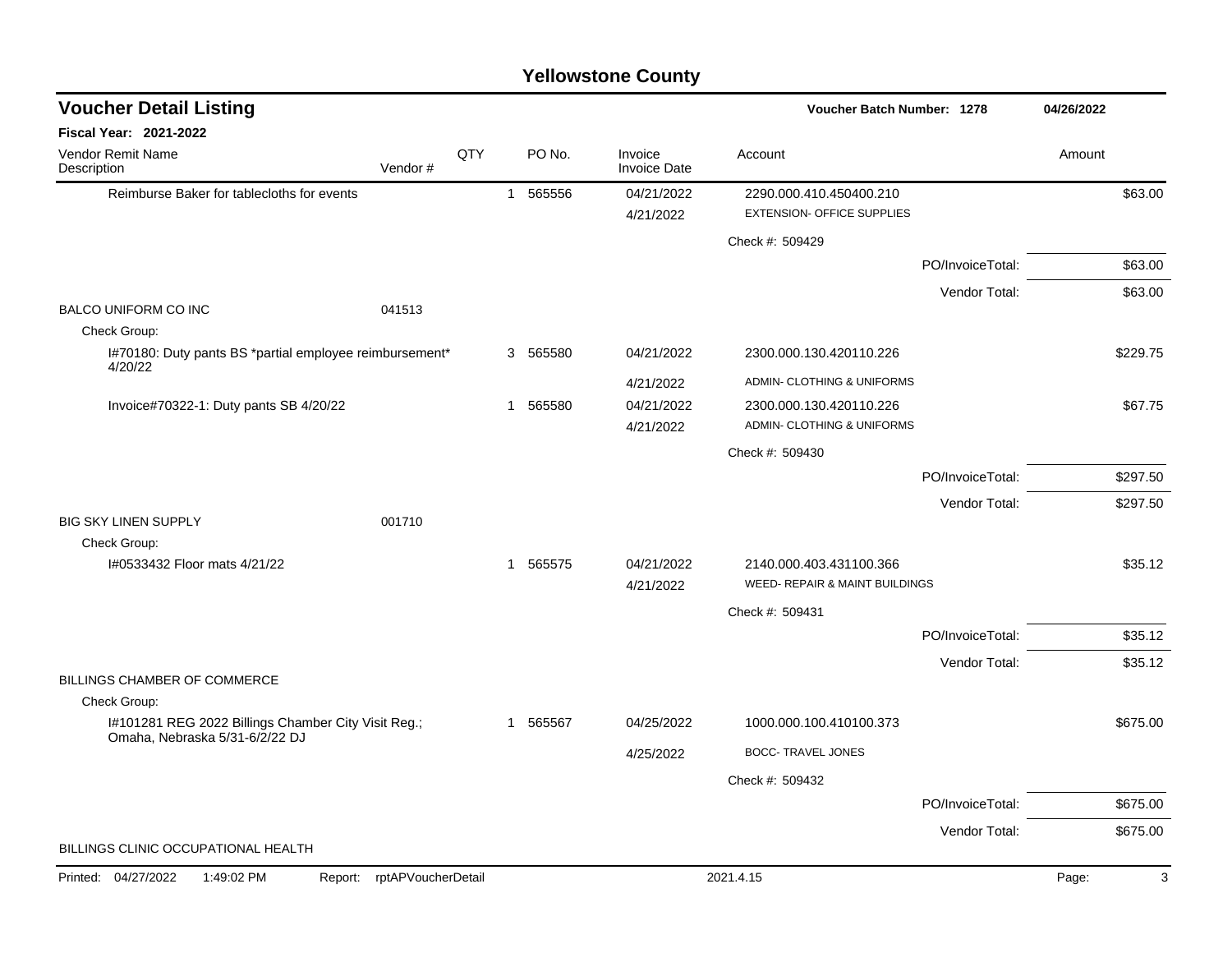| <b>Voucher Detail Listing</b>                                      |     |          |                                | <b>Voucher Batch Number: 1278</b>                        |                  | 04/26/2022              |
|--------------------------------------------------------------------|-----|----------|--------------------------------|----------------------------------------------------------|------------------|-------------------------|
| <b>Fiscal Year: 2021-2022</b>                                      |     |          |                                |                                                          |                  |                         |
| <b>Vendor Remit Name</b><br>Description<br>Vendor#                 | QTY | PO No.   | Invoice<br><b>Invoice Date</b> | Account                                                  |                  | Amount                  |
| Check Group:                                                       |     |          |                                |                                                          |                  |                         |
| I#2022-1217; DS non DOT 5 panel (Reitz, Galles, Smith)<br>4/14/22  |     | 3 565609 | 04/22/2022                     | 2300.000.130.420110.351                                  |                  | \$96.00                 |
|                                                                    |     |          | 4/22/2022                      | ADMIN- MEDICAL & PYSCH SERVICES                          |                  |                         |
| I#2022-1217; Strength & flex (Reitz, Galles, Smith) 4/14/22        |     | 3 565609 | 04/22/2022                     | 2300.000.130.420110.351                                  |                  | \$225.00                |
|                                                                    |     |          | 4/22/2022                      | ADMIN- MEDICAL & PYSCH SERVICES                          |                  |                         |
| I#2022-1217; Pre-employment (Reitz, Galles, Smith)<br>4/14/22      |     | 3 565609 | 04/22/2022                     | 2300.000.130.420110.351                                  |                  | \$225.00                |
|                                                                    |     |          | 4/22/2022                      | ADMIN- MEDICAL & PYSCH SERVICES                          |                  |                         |
|                                                                    |     |          |                                | Check #: 509433                                          |                  |                         |
|                                                                    |     |          |                                |                                                          | PO/InvoiceTotal: | \$546.00                |
| <b>BLUE CREEK VFD</b><br>011035                                    |     |          |                                |                                                          | Vendor Total:    | \$546.00                |
| Check Group:                                                       |     |          |                                |                                                          |                  |                         |
| #1014 FY21-22 RFC GRANT 4/19/22                                    |     | 1 565557 | 04/21/2022<br>4/21/2022        | 2957.000.125.420660.220<br><b>DES VFA GRANTS</b>         |                  | \$1,281.89              |
|                                                                    |     |          |                                | Check #: 509434                                          |                  |                         |
|                                                                    |     |          |                                |                                                          | PO/InvoiceTotal: | \$1,281.89              |
|                                                                    |     |          |                                |                                                          | Vendor Total:    | \$1,281.89              |
| <b>BOB SMITH LINCOLN MERCURY</b><br>001980<br>Check Group:         |     |          |                                |                                                          |                  |                         |
| I#6060500/1; Car #11 waterpump repair 4/4/22                       |     | 1 565596 | 04/22/2022<br>4/22/2022        | 2300.000.132.420150.361<br>PATROL- VEHICLE REPAIRS       |                  | \$1,960.40              |
|                                                                    |     |          |                                | Check #: 509435                                          |                  |                         |
|                                                                    |     |          |                                |                                                          | PO/InvoiceTotal: | \$1,960.40              |
|                                                                    |     |          |                                |                                                          | Vendor Total:    | \$1,960.40              |
| <b>BROCKEL, PATTI</b>                                              |     |          |                                |                                                          |                  |                         |
| Check Group:                                                       |     |          | 04/21/2022                     |                                                          |                  | \$250.00                |
| VA BURIAL BENEFIT, GARY A BROCKEL, 3/15/22                         |     | 1 565570 | 4/21/2022                      | 1000.000.199.450200.396<br>MISC- FUNERAL EXPENSE/BURIALS |                  |                         |
|                                                                    |     |          |                                | Check #: 509436                                          |                  |                         |
| Printed: 04/27/2022<br>1:49:02 PM<br>rptAPVoucherDetail<br>Report: |     |          |                                | 2021.4.15                                                |                  | Page:<br>$\overline{4}$ |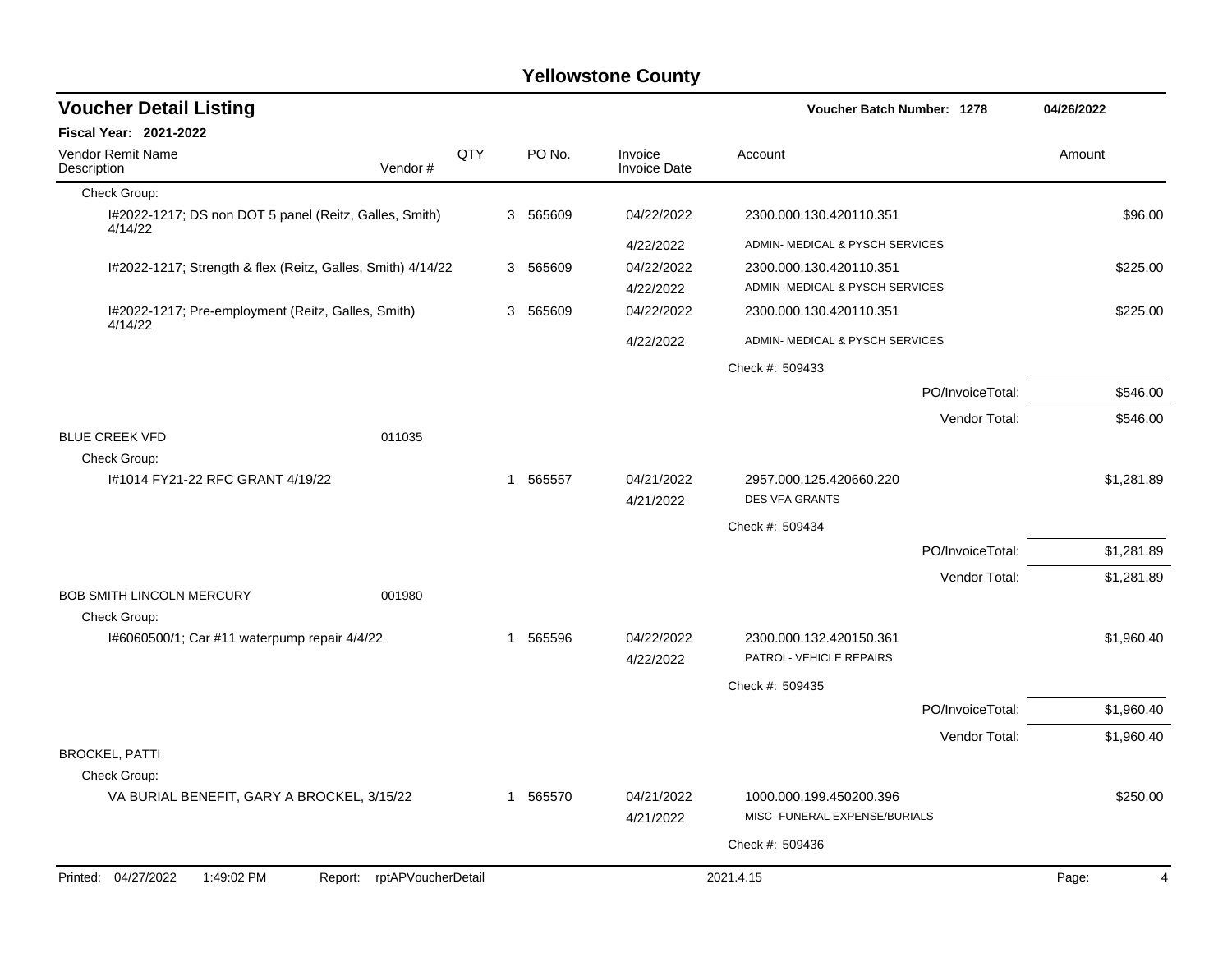| <b>Voucher Detail Listing</b>               |     |          |                                | Voucher Batch Number: 1278                                   |                  | 04/26/2022 |
|---------------------------------------------|-----|----------|--------------------------------|--------------------------------------------------------------|------------------|------------|
| Fiscal Year: 2021-2022                      |     |          |                                |                                                              |                  |            |
| Vendor Remit Name<br>Vendor#<br>Description | QTY | PO No.   | Invoice<br><b>Invoice Date</b> | Account                                                      |                  | Amount     |
|                                             |     |          |                                |                                                              | PO/InvoiceTotal: | \$250.00   |
|                                             |     |          |                                |                                                              | Vendor Total:    | \$250.00   |
| <b>BUTLER, BRANDY</b>                       |     |          |                                |                                                              |                  |            |
| Check Group:                                |     |          |                                |                                                              |                  |            |
| Reimburse Butler for coffee maker           |     | 1 565558 | 04/21/2022<br>4/21/2022        | 2290.000.410.450400.210<br><b>EXTENSION- OFFICE SUPPLIES</b> |                  | \$127.99   |
|                                             |     |          |                                | Check #: 509437                                              |                  |            |
|                                             |     |          |                                |                                                              | PO/InvoiceTotal: | \$127.99   |
|                                             |     |          |                                |                                                              | Vendor Total:    | \$127.99   |
| CENTURYLINK                                 |     |          |                                |                                                              |                  |            |
| Check Group:                                |     |          |                                |                                                              |                  |            |
| A#406-652-0565 439B PHONE 4-1-22            |     | 1 565562 | 04/21/2022<br>4/21/2022        | 2256.000.407.420501.345<br>BLIGHT- TELEPHONE & TECHNOLOGY    |                  | \$54.50    |
|                                             |     |          |                                | Check #: 509438                                              |                  |            |
|                                             |     |          |                                |                                                              | PO/InvoiceTotal: | \$54.50    |
| Check Group:                                |     |          |                                |                                                              |                  |            |
| A#406-245-4196 766M; CUSTER REPEATER 4/7/22 |     | 1 565563 | 4/21/2022<br>4/21/2022         | 1000.000.124.420600.340<br><b>DES-UTILITIES</b>              |                  | \$44.61    |
|                                             |     |          |                                | Check #: 509438                                              |                  |            |
|                                             |     |          |                                |                                                              | PO/InvoiceTotal: | \$44.61    |
|                                             |     |          |                                |                                                              | Vendor Total:    | \$99.11    |
| CHARTER COMMUNICATIONS.                     |     |          |                                |                                                              |                  |            |
| Check Group:                                |     |          |                                |                                                              |                  |            |
| I#2088374041522 A#8313200012088374 4/15/22  |     | 1 565613 | 04/22/2022<br>4/22/2022        | 2300.000.126.420800.345<br>CORONER- TELEPHONE & TECHNOLOGY   |                  | \$109.99   |
|                                             |     |          |                                | Check #: 509439                                              |                  |            |
|                                             |     |          |                                |                                                              | PO/InvoiceTotal: | \$109.99   |
|                                             |     |          |                                |                                                              | Vendor Total:    | \$109.99   |
| <b>ECONOPRINT</b>                           |     |          |                                |                                                              |                  |            |
|                                             |     |          |                                |                                                              |                  |            |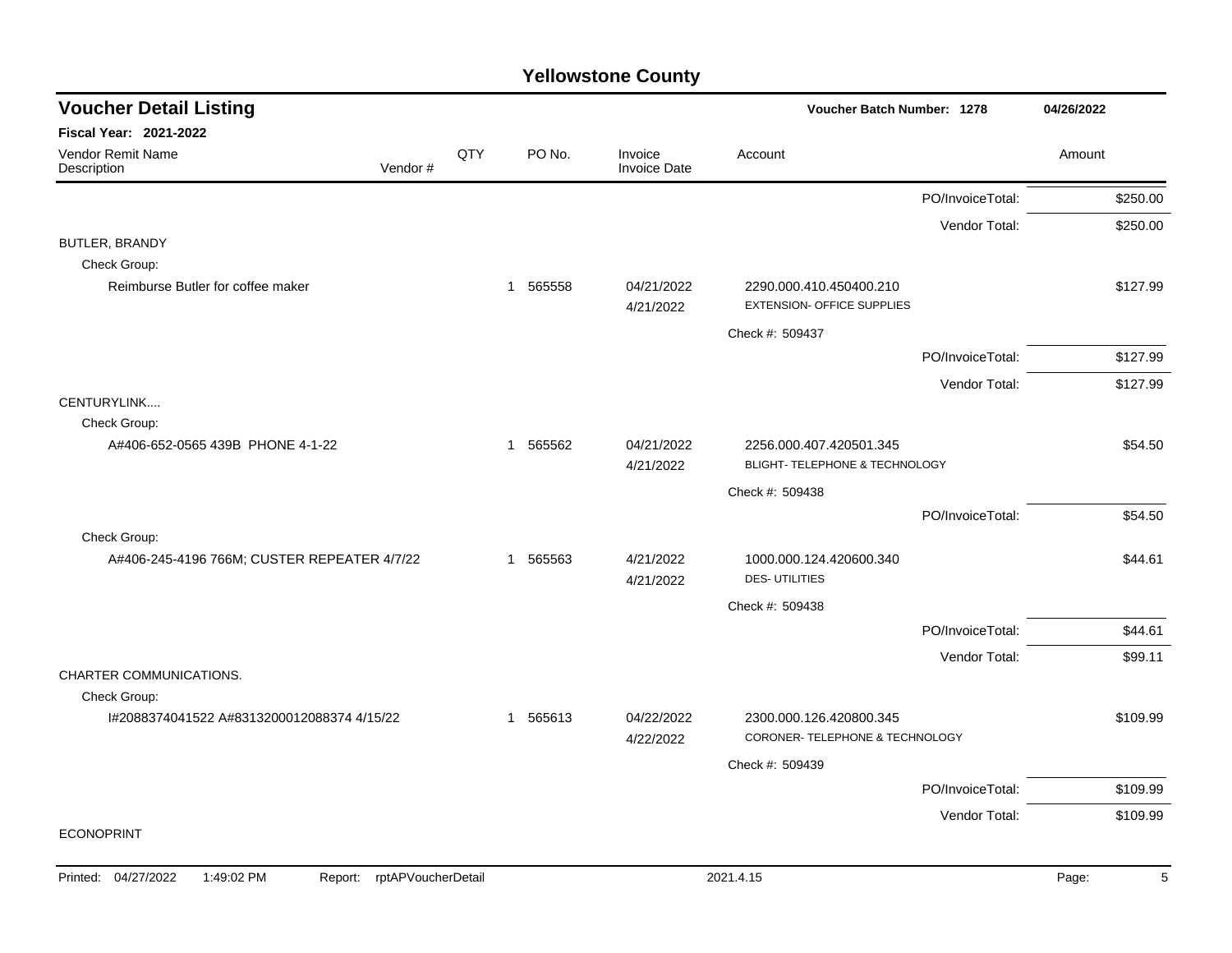|                                                                           |     |   |          | <b>Yellowstone County</b>      |                                                              |                  |            |
|---------------------------------------------------------------------------|-----|---|----------|--------------------------------|--------------------------------------------------------------|------------------|------------|
| <b>Voucher Detail Listing</b>                                             |     |   |          |                                | Voucher Batch Number: 1278                                   |                  | 04/26/2022 |
| <b>Fiscal Year: 2021-2022</b>                                             |     |   |          |                                |                                                              |                  |            |
| <b>Vendor Remit Name</b><br>Vendor#<br>Description                        | QTY |   | PO No.   | Invoice<br><b>Invoice Date</b> | Account                                                      |                  | Amount     |
| Check Group:                                                              |     |   |          |                                |                                                              |                  |            |
| I#314194 #10 envelopes 4/18/22                                            |     | 1 | 565561   | 04/21/2022<br>4/21/2022        | 2290.000.410.450400.210<br><b>EXTENSION- OFFICE SUPPLIES</b> |                  | \$252.78   |
|                                                                           |     |   |          |                                | Check #: 509440                                              |                  |            |
|                                                                           |     |   |          |                                |                                                              | PO/InvoiceTotal: | \$252.78   |
|                                                                           |     |   |          |                                |                                                              | Vendor Total:    | \$252.78   |
| EDUCATIONAL TESTING SERVICE<br>Check Group:                               |     |   |          |                                |                                                              |                  |            |
| I#HS0000004086 A#100000498588 M.GA. Hiset 5/18/22                         |     |   | 1 565586 | 04/21/2022<br>4/21/2022        | 2399.000.235.420250.381<br>YSC- OTHER EDUCATION COSTS        |                  | \$30.00    |
|                                                                           |     |   |          |                                | Check #: 509441                                              |                  |            |
|                                                                           |     |   |          |                                |                                                              | PO/InvoiceTotal: | \$30.00    |
|                                                                           |     |   |          |                                |                                                              | Vendor Total:    | \$30.00    |
| <b>FUEGO VFD</b>                                                          |     |   |          |                                |                                                              |                  |            |
| Check Group:<br>FY21-22 RFC GRANT 4/11/22                                 |     |   | 1 565564 | 04/22/2022                     | 2957.000.125.420660.220                                      |                  | \$3,449.24 |
|                                                                           |     |   |          | 4/22/2022                      | <b>DES VFA GRANTS</b>                                        |                  |            |
|                                                                           |     |   |          |                                | Check #: 509442                                              |                  |            |
|                                                                           |     |   |          |                                |                                                              | PO/InvoiceTotal: | \$3,449.24 |
|                                                                           |     |   |          |                                |                                                              | Vendor Total:    | \$3,449.24 |
| GOOD EARTH WORKS CO INC<br>043486<br>Check Group:                         |     |   |          |                                |                                                              |                  |            |
| I#21-913, 12/15/21, 1/7/22, 2/21/22, 3/8/22, 4/12/22, SNOW<br><b>PLOW</b> |     |   | 1 565601 | 04/22/2022                     | 2660.000.000.430200.362                                      |                  | \$2,600.00 |
|                                                                           |     |   |          | 4/22/2022                      | RSID 764M ROAD MAINT & REPAIRS                               |                  |            |
|                                                                           |     |   |          |                                | Check #: 509443                                              |                  |            |
|                                                                           |     |   |          |                                |                                                              | PO/InvoiceTotal: | \$2,600.00 |
|                                                                           |     |   |          |                                |                                                              | Vendor Total:    | \$2,600.00 |
| <b>GUARDIAN TAX MT LLC</b><br>Check Group:                                |     |   |          |                                |                                                              |                  |            |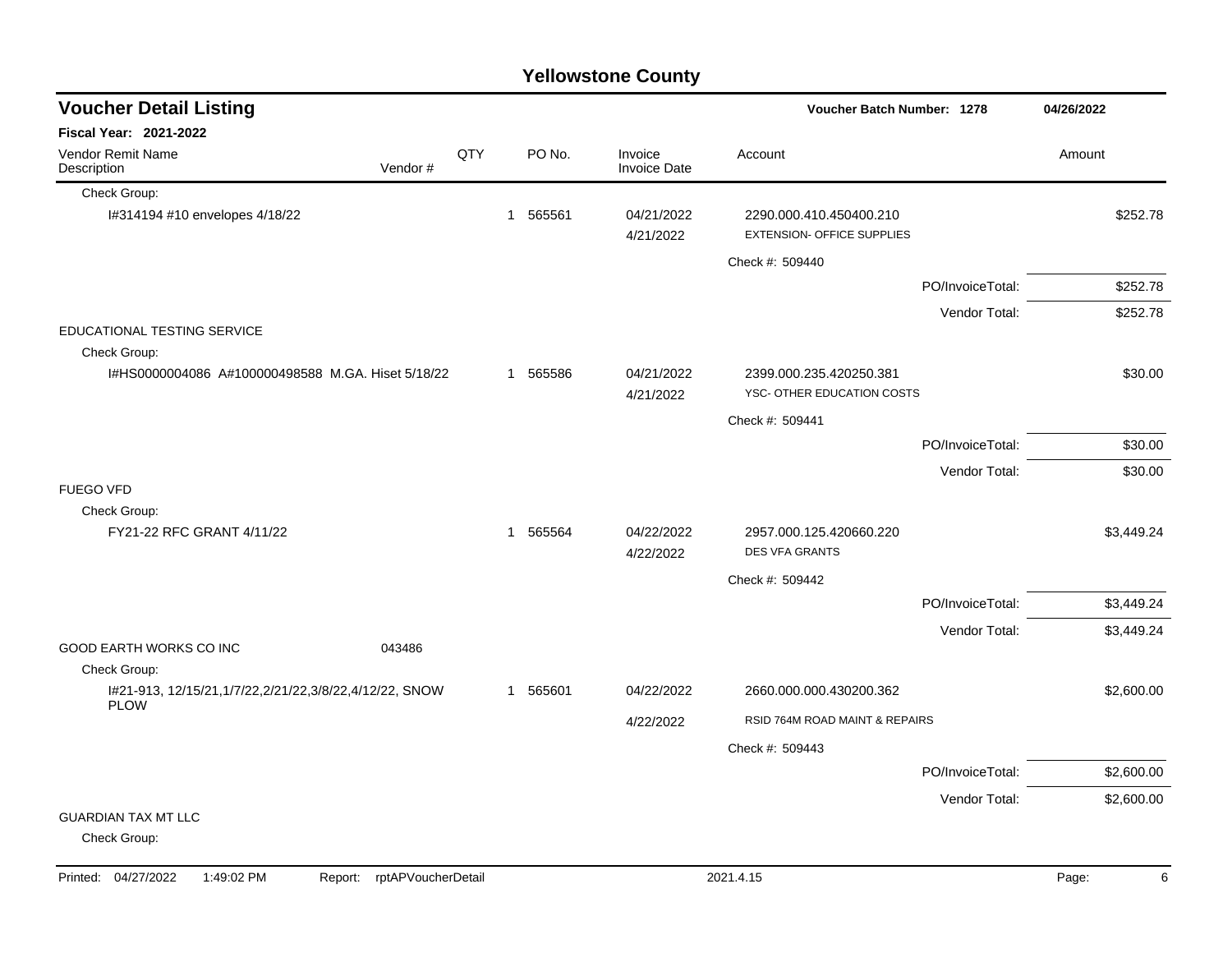|                                            |         |     |                        | <b>Yellowstone County</b> |                                                                  |            |
|--------------------------------------------|---------|-----|------------------------|---------------------------|------------------------------------------------------------------|------------|
| <b>Voucher Detail Listing</b>              |         |     |                        |                           | <b>Voucher Batch Number: 1278</b>                                | 04/26/2022 |
| Fiscal Year: 2021-2022                     |         |     |                        |                           |                                                                  |            |
| <b>Vendor Remit Name</b><br>Description    | Vendor# | QTY | PO No.                 | Invoice<br>Invoice Date   | Account                                                          | Amount     |
| D03291 REDEMPTION 415                      |         |     | 565615<br>$\mathbf{1}$ | 04/22/2022<br>4/22/2022   | 7150.000.000.021250.000<br>REDEMPTION DUE TO OTHERS              | \$3,021.85 |
|                                            |         |     |                        |                           | Check #: 509444                                                  |            |
|                                            |         |     |                        |                           | PO/InvoiceTotal:                                                 | \$3,021.85 |
|                                            |         |     |                        |                           | Vendor Total:                                                    | \$3,021.85 |
| KINGS ACE HARDWARE, STATE<br>Check Group:  |         |     |                        |                           |                                                                  |            |
| 1#748497/2 Y BRASS HOSE W/ SHUTOFF 4/20/22 |         |     | 565584<br>$\mathbf{1}$ | 04/21/2022<br>4/21/2022   | 2300.000.136.420200.362<br><b>DETENTION- MAINT &amp; REPAIRS</b> | \$19.99    |
| I#748497/2 SPRAY NOZZ 4/20/22              |         |     | 565584<br>$\mathbf{1}$ | 04/21/2022<br>4/21/2022   | 2300.000.136.420200.362<br>DETENTION- MAINT & REPAIRS            | \$19.99    |
| 1#748497/2 PLUG GROUND 4/20/22             |         |     | 565584<br>$\mathbf 1$  | 04/21/2022<br>4/21/2022   | 2300.000.136.420200.362<br>DETENTION- MAINT & REPAIRS            | \$5.99     |
| I#748497/2 PLST BUCKETS 4/20/22            |         |     | 5 565584               | 04/21/2022<br>4/21/2022   | 2300.000.136.420200.224<br>DETENTION- JANITORIAL SUPPLIES        | \$19.95    |
|                                            |         |     |                        |                           | Check #: 509445                                                  |            |
|                                            |         |     |                        |                           | PO/InvoiceTotal:                                                 | \$65.92    |
|                                            |         |     |                        |                           | Vendor Total:                                                    | \$65.92    |
| <b>LAUREL SCHOOLS</b><br>Check Group:      | 047058  |     |                        |                           |                                                                  |            |
| 2020 D11734A Refund                        |         |     | 565604<br>$\mathbf 1$  | 04/22/2022<br>4/22/2022   | 7920.000.000.021100.000<br>REFUND REVOLVING DUE TO OTHER FUNDS   | \$81.66    |
| 2021 D11734A 1st Half Refund               |         |     | 1 565604               | 04/22/2022<br>4/22/2022   | 7920.000.000.021100.000<br>REFUND REVOLVING DUE TO OTHER FUNDS   | \$42.84    |
|                                            |         |     |                        |                           | Check #: 509446                                                  |            |
|                                            |         |     |                        |                           | PO/InvoiceTotal:                                                 | \$124.50   |
|                                            |         |     |                        |                           | Vendor Total:                                                    | \$124.50   |
| <b>LUMEN ACCESS BILL</b>                   |         |     |                        |                           |                                                                  |            |
| Chook Croup:                               |         |     |                        |                           |                                                                  |            |

Check Group: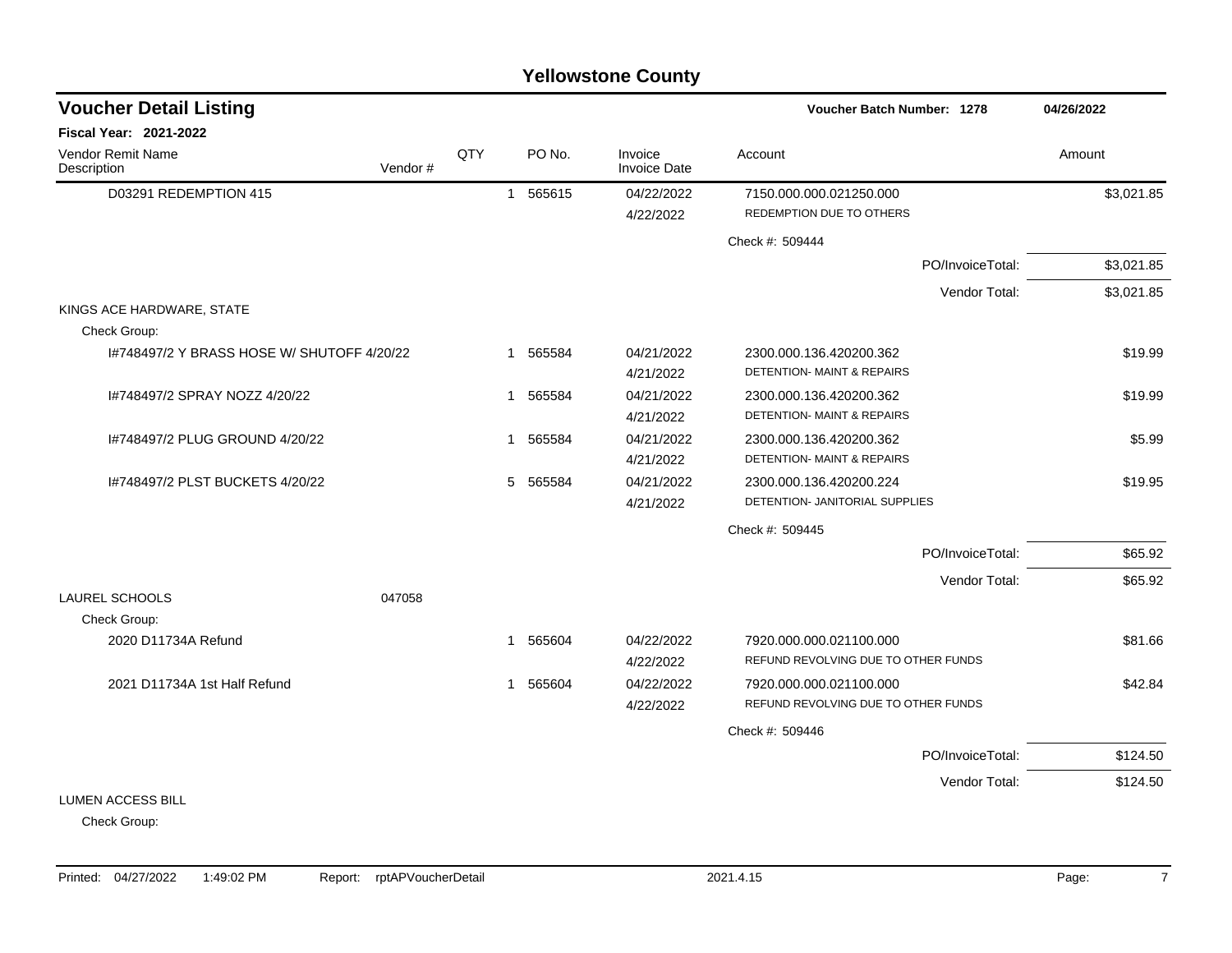| <b>Voucher Detail Listing</b>                                                                                            |                                                                                                                                                                                               |     |              |          |                                | <b>Voucher Batch Number: 1278</b>    |                  | 04/26/2022    |
|--------------------------------------------------------------------------------------------------------------------------|-----------------------------------------------------------------------------------------------------------------------------------------------------------------------------------------------|-----|--------------|----------|--------------------------------|--------------------------------------|------------------|---------------|
| Fiscal Year: 2021-2022                                                                                                   |                                                                                                                                                                                               |     |              |          |                                |                                      |                  |               |
| Vendor Remit Name<br>Description                                                                                         | Vendor#                                                                                                                                                                                       | QTY |              | PO No.   | Invoice<br><b>Invoice Date</b> | Account                              |                  | Amount        |
| I#5104XLB2S3-2022101; DETENTION<br>ID#49.KXGS.440305.MS 4/11/22                                                          |                                                                                                                                                                                               |     |              | 1 565568 | 04/21/2022                     | 2300.000.136.420200.345              |                  | \$892.85      |
|                                                                                                                          |                                                                                                                                                                                               |     |              |          | 4/21/2022                      | DETENTION- TELEPHONE & TECHNOLOGY    |                  |               |
| YSC-ID#49.KXGS.440383MS4/11/22                                                                                           |                                                                                                                                                                                               |     | -1           | 565568   | 04/21/2022                     | 2399.000.235.420250.345              |                  | \$892.85      |
|                                                                                                                          |                                                                                                                                                                                               |     |              |          | 4/21/2022                      | YSC- TELEPHONE & TECHNOLOGY          |                  |               |
| JUNK VEH ID#KXGS.440289.MS 4/11/22                                                                                       |                                                                                                                                                                                               |     | $\mathbf{1}$ | 565568   | 04/21/2022                     | 2830.000.414.430800.345              |                  | \$325.25      |
|                                                                                                                          |                                                                                                                                                                                               |     |              |          | 4/21/2022                      | JUNK VEHICLE- TELEPHONE & TECHNOLOGY |                  |               |
| GRANITE TOWERS ID#49.KXGS.440298.MS 4/11/22                                                                              |                                                                                                                                                                                               |     | 1            | 565568   | 04/21/2022                     | 6060.000.608.500800.345              |                  | \$892.85      |
|                                                                                                                          |                                                                                                                                                                                               |     |              |          | 4/21/2022                      | TECHNOLOGY- TELEPHONE & TECHNOLOGY   |                  |               |
| COURTHOUSE ID#49.KXGS.440270MS 4/11/22                                                                                   |                                                                                                                                                                                               |     | -1           | 565568   | 04/21/2022                     | 6060.000.608.500800.345              |                  | \$1,275.50    |
|                                                                                                                          |                                                                                                                                                                                               |     |              |          | 4/21/2022                      | TECHNOLOGY- TELEPHONE & TECHNOLOGY   |                  |               |
| METRA - ID# 49.KXGS.440292MS 4/11/22                                                                                     |                                                                                                                                                                                               |     | 1            | 565568   | 04/21/2022                     | 5810.000.552.460442.345              |                  | \$892.85      |
|                                                                                                                          |                                                                                                                                                                                               |     |              |          | 4/21/2022                      | METRA FACILITIES- PHONE              |                  |               |
|                                                                                                                          |                                                                                                                                                                                               |     |              |          |                                | Check #: 509447                      |                  |               |
|                                                                                                                          |                                                                                                                                                                                               |     |              |          |                                |                                      | PO/InvoiceTotal: | \$5,172.15    |
|                                                                                                                          |                                                                                                                                                                                               |     |              |          |                                |                                      | Vendor Total:    | \$5,172.15    |
| MAILING TECHNICAL SERVICES<br>Check Group:                                                                               | 044983                                                                                                                                                                                        |     |              |          |                                |                                      |                  |               |
| I#127055 POSTAGE 4/11-15/22                                                                                              |                                                                                                                                                                                               |     |              | 1 565578 | 04/21/2022                     | 1000.000.199.411800.311              |                  | \$3,347.36    |
|                                                                                                                          |                                                                                                                                                                                               |     |              |          | 4/21/2022                      | MISC-POSTAGE                         |                  |               |
|                                                                                                                          |                                                                                                                                                                                               |     |              |          |                                | Check #: 509448                      |                  |               |
|                                                                                                                          |                                                                                                                                                                                               |     |              |          |                                |                                      | PO/InvoiceTotal: | \$3,347.36    |
|                                                                                                                          |                                                                                                                                                                                               |     |              |          |                                |                                      | Vendor Total:    | \$3,347.36    |
| MONTANA DAKOTA UTILITIES                                                                                                 | 040762                                                                                                                                                                                        |     |              |          |                                |                                      |                  |               |
| Check Group:                                                                                                             |                                                                                                                                                                                               |     |              |          |                                |                                      |                  |               |
| A#51978010000; 215 N 27TH 4/18/22                                                                                        |                                                                                                                                                                                               |     | $\mathbf 1$  | 565606   | 04/22/2022                     | 1000.000.145.411200.344              |                  | \$3,252.16    |
|                                                                                                                          |                                                                                                                                                                                               |     |              |          | 4/22/2022                      | <b>FACILITIES- GAS</b>               |                  |               |
| A#07162535186 MILLER BLDG 4/18/22                                                                                        |                                                                                                                                                                                               |     | 1            | 565606   | 04/22/2022                     | 1000.000.145.411200.344              |                  | \$2,884.94    |
|                                                                                                                          |                                                                                                                                                                                               |     |              |          | 4/22/2022                      | <b>FACILITIES- GAS</b>               |                  |               |
|                                                                                                                          |                                                                                                                                                                                               |     |              |          |                                | Check #: 509449                      |                  |               |
|                                                                                                                          |                                                                                                                                                                                               |     |              |          |                                |                                      |                  |               |
| $\overline{1}$ $\overline{1}$ $\overline{0}$ $\overline{0}$ $\overline{0}$ $\overline{1}$<br>$1 - 1 - 0$<br>$\mathbf{D}$ | $m + A$ $\mathbf{D}$ $\mathbf{L}$ $\mathbf{L}$ $\mathbf{L}$ $\mathbf{L}$ $\mathbf{L}$ $\mathbf{L}$ $\mathbf{L}$ $\mathbf{L}$ $\mathbf{L}$ $\mathbf{L}$ $\mathbf{L}$ $\mathbf{L}$ $\mathbf{L}$ |     |              |          |                                | $0.001 \pm 1.7$                      |                  | $R_{\rm max}$ |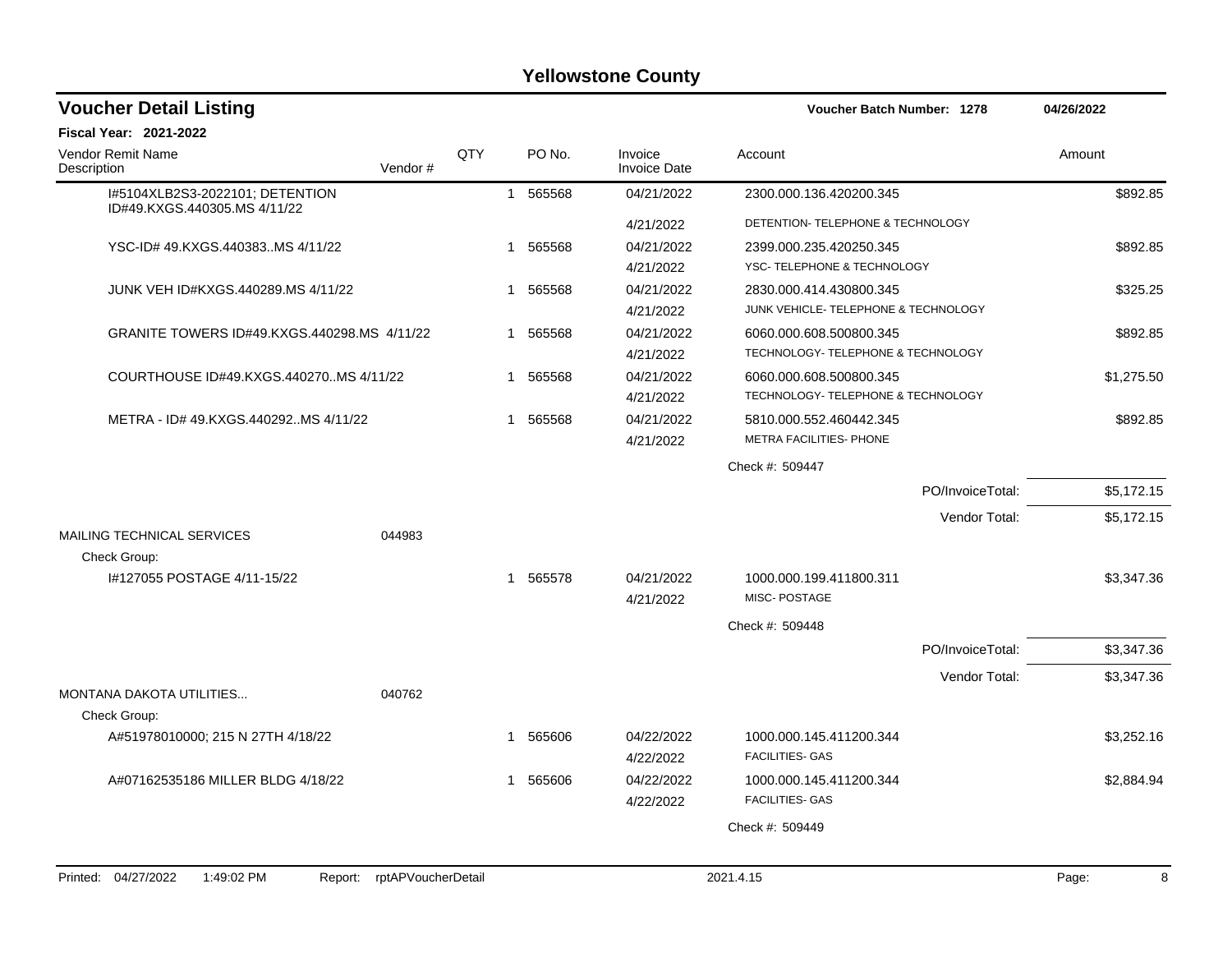| <b>Voucher Detail Listing</b>                         |                            |     |            |                                | <b>Voucher Batch Number: 1278</b>                                   |                  | 04/26/2022 |
|-------------------------------------------------------|----------------------------|-----|------------|--------------------------------|---------------------------------------------------------------------|------------------|------------|
| <b>Fiscal Year: 2021-2022</b>                         |                            |     |            |                                |                                                                     |                  |            |
| Vendor Remit Name<br>Description                      | Vendor#                    | QTY | PO No.     | Invoice<br><b>Invoice Date</b> | Account                                                             |                  | Amount     |
|                                                       |                            |     |            |                                |                                                                     | PO/InvoiceTotal: | \$6,137.10 |
|                                                       |                            |     |            |                                |                                                                     | Vendor Total:    | \$6,137.10 |
| MONTANA LAW ENFORCEMENT<br>Check Group:               | 046375                     |     |            |                                |                                                                     |                  |            |
| I#21095 CDBO#171 COCHRAN 4/6-/4/19/22                 |                            | 1   | 565579     | 04/21/2022<br>4/21/2022        | 2300.000.136.420200.380<br>DETENTION- TRAINING                      |                  | \$44.00    |
| 1#21095 CDBO#171 COCHRAN 4/6-/4/19/22                 |                            | 1   | 565579     | 04/21/2022<br>4/21/2022        | 2300.000.136.420200.380<br><b>DETENTION- TRAINING</b>               |                  | \$206.00   |
|                                                       |                            |     |            |                                | Check #: 509450                                                     |                  |            |
|                                                       |                            |     |            |                                |                                                                     | PO/InvoiceTotal: | \$250.00   |
|                                                       |                            |     |            |                                |                                                                     | Vendor Total:    | \$250.00   |
| MONTANA MOBILE DOCUMENT SHREDDING INC<br>Check Group: |                            |     |            |                                |                                                                     |                  |            |
| 1#65043 DOC SHREDDING 12/29/21                        |                            | 1   | 565583     | 04/21/2022<br>4/21/2022        | 2300.000.135.420180.399<br>MISC- CONTRACT SERVICE                   |                  | \$69.73    |
|                                                       |                            |     |            |                                | Check #: 509451                                                     |                  |            |
|                                                       |                            |     |            |                                |                                                                     | PO/InvoiceTotal: | \$69.73    |
| Check Group:                                          |                            |     |            |                                |                                                                     |                  |            |
| I#66173; Shredding 4/20/22                            |                            |     | 192 565611 | 04/22/2022<br>4/22/2022        | 2300.000.135.420180.399<br>MISC- CONTRACT SERVICE                   |                  | \$38.40    |
|                                                       |                            |     |            |                                | Check #: 509451                                                     |                  |            |
|                                                       |                            |     |            |                                |                                                                     | PO/InvoiceTotal: | \$38.40    |
| Check Group:                                          |                            |     |            |                                |                                                                     |                  |            |
| 1#66174 SHREDDING 4/20/22                             |                            | 497 | 565612     | 4/22/2022<br>4/22/2022         | 1000.000.199.411800.397<br>MISC- CONTRACT SERVICES                  |                  | \$99.40    |
| 1#66174 SHREDDING 4/20/22                             |                            | 430 | 565612     | 4/22/2022<br>4/22/2022         | 2301.000.122.411100.399<br>ATTORNEY- OTHER CONTRACT SERVICES        |                  | \$86.00    |
| 1#66174 SHREDDING 4/20/22                             |                            | 499 | 565612     | 4/22/2022<br>4/22/2022         | 1000.000.221.410330.398<br>CLERK OF COURT-VARIABLE CONTRACT SERVICE |                  | \$99.80    |
|                                                       |                            |     |            |                                | Check #: 509451                                                     |                  |            |
| Printed: 04/27/2022<br>1:49:02 PM                     | Report: rptAPVoucherDetail |     |            |                                | 2021.4.15                                                           |                  | 9<br>Page: |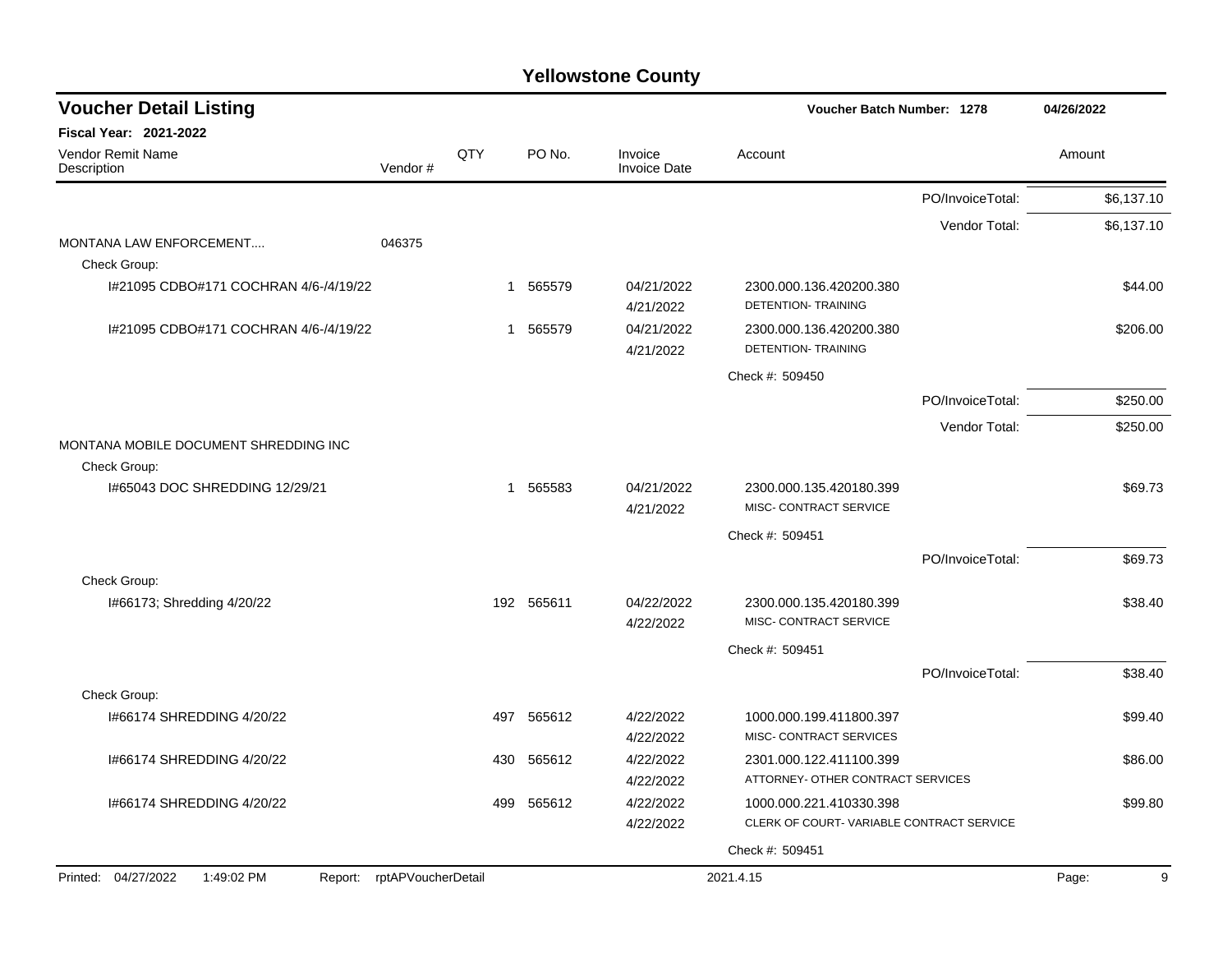| <b>Voucher Detail Listing</b>                 |         |     |             | <b>Voucher Batch Number: 1278</b> |                                                    | 04/26/2022       |            |
|-----------------------------------------------|---------|-----|-------------|-----------------------------------|----------------------------------------------------|------------------|------------|
| <b>Fiscal Year: 2021-2022</b>                 |         |     |             |                                   |                                                    |                  |            |
| Vendor Remit Name<br>Description              | Vendor# | QTY | PO No.      | Invoice<br><b>Invoice Date</b>    | Account                                            |                  | Amount     |
|                                               |         |     |             |                                   |                                                    | PO/InvoiceTotal: | \$285.20   |
|                                               |         |     |             |                                   |                                                    | Vendor Total:    | \$393.33   |
| MY GREEN EARTH LP                             |         |     |             |                                   |                                                    |                  |            |
| Check Group:                                  |         |     |             |                                   |                                                    |                  |            |
| DUNN MTN TOWER LEASE PAYMENT #14              |         |     | 1 565565    | 04/21/2022<br>4/21/2022           | 1000.000.124.420600.530<br><b>DES- RENT/LEASE</b>  |                  | \$5,185.53 |
|                                               |         |     |             |                                   | Check #: 509452                                    |                  |            |
|                                               |         |     |             |                                   |                                                    | PO/InvoiceTotal: | \$5,185.53 |
|                                               |         |     |             |                                   |                                                    | Vendor Total:    | \$5,185.53 |
| NORTHWESTERN ENERGY<br>Check Group:           | 045035  |     |             |                                   |                                                    |                  |            |
| A#0814719-1; Svc. evid. bldg. 4/14/22         |         |     | 1 565602    | 04/22/2022<br>4/22/2022           | 2300.000.131.420140.341<br>DETECTIVES- ELECTRICITY |                  | \$328.42   |
|                                               |         |     |             |                                   | Check #: 509453                                    |                  |            |
|                                               |         |     |             |                                   |                                                    | PO/InvoiceTotal: | \$328.42   |
|                                               |         |     |             |                                   |                                                    | Vendor Total:    | \$328.42   |
| OFFICE DEPOT BUSINESS ACCOUNT<br>Check Group: |         |     |             |                                   |                                                    |                  |            |
| A#5100976 #15759960 Pens & Markers 3/24/22    |         |     | 565592      | 04/22/2022                        | 5810.000.554.460442.220                            |                  | \$38.25    |
|                                               |         |     |             | 4/22/2022                         | METRA EVENTS- OPERATING SUPPLIES                   |                  |            |
| A#5100976 I#15798153 DVI/HDMI Cables          |         |     | 565592<br>1 | 04/22/2022                        | 5810.000.551.460442.220                            |                  | \$31.18    |
|                                               |         |     |             | 4/22/2022                         | METRA ADMIN- OPERATING SUPPLIES                    |                  |            |
| A#5100976 I#236755569 Box Opener              |         |     | 565592<br>1 | 04/22/2022                        | 5810.000.556.460442.220                            |                  | \$14.99    |
|                                               |         |     |             | 4/22/2022                         | METRA ADMISSIONS- OPERATING SUPPLIES               |                  |            |
|                                               |         |     |             |                                   | Check #: 509454                                    |                  |            |
|                                               |         |     |             |                                   |                                                    | PO/InvoiceTotal: | \$84.42    |
|                                               |         |     |             |                                   |                                                    | Vendor Total:    | \$84.42    |
| OSTLUND FIRE PROTECTION INC                   |         |     |             |                                   |                                                    |                  |            |
| Check Group:                                  |         |     |             |                                   |                                                    |                  |            |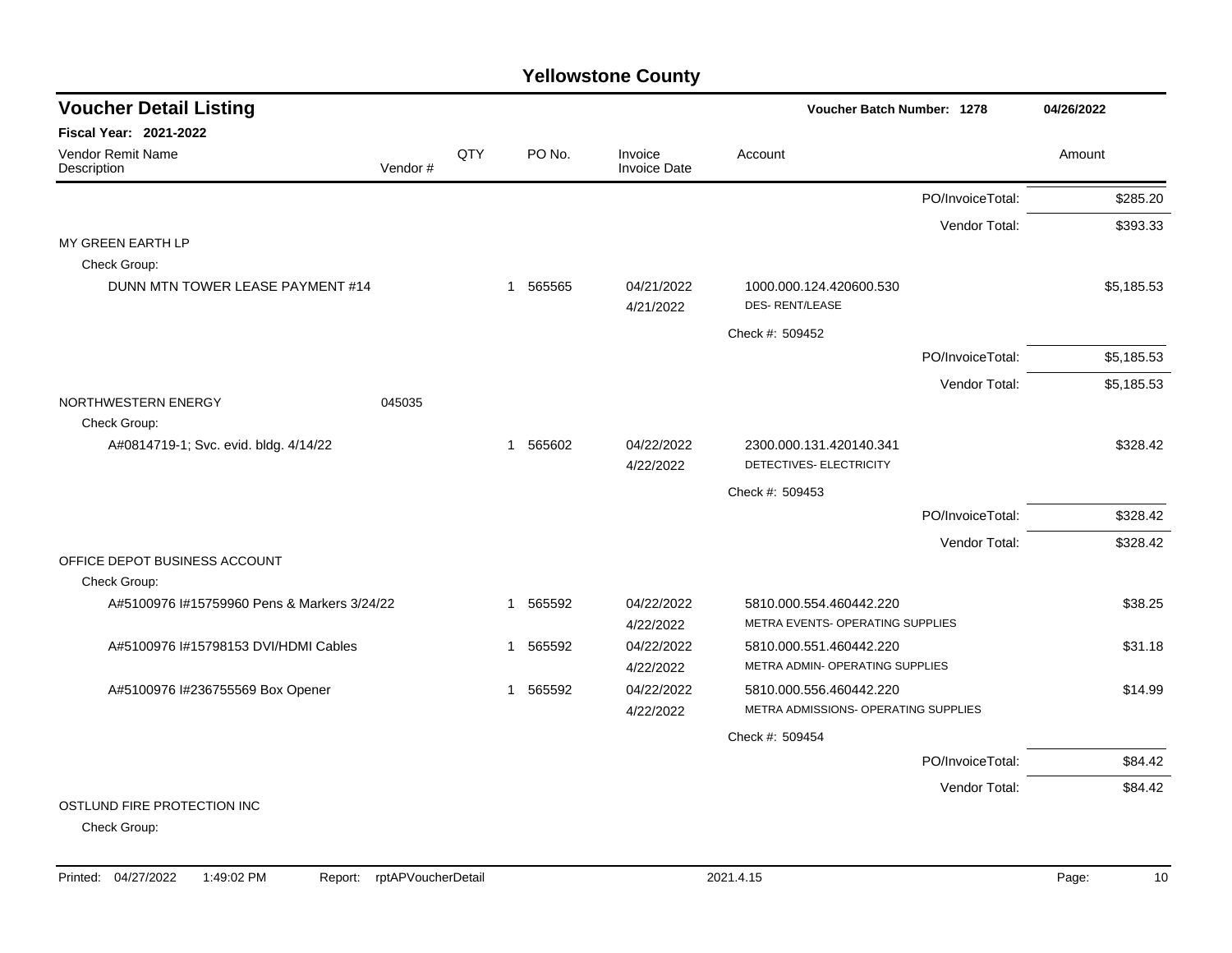| <b>Voucher Detail Listing</b>                                |         |     |              |          |                         |                                                         | Voucher Batch Number: 1278 |            |  |  |
|--------------------------------------------------------------|---------|-----|--------------|----------|-------------------------|---------------------------------------------------------|----------------------------|------------|--|--|
| <b>Fiscal Year: 2021-2022</b>                                |         |     |              |          |                         |                                                         |                            |            |  |  |
| Vendor Remit Name<br>Description                             | Vendor# | QTY |              | PO No.   | Invoice<br>Invoice Date | Account                                                 |                            | Amount     |  |  |
| 1#4452 4/14/22 QUARTERLY FIRE PROTECTION<br>SPRINKLER SYSTEM |         |     | $\mathbf{1}$ | 565589   | 04/22/2022              | 5810.000.552.460442.398                                 |                            | \$388.00   |  |  |
|                                                              |         |     |              |          | 4/22/2022               | METRA FACILITIES- VARIABLE CONTRACT SERVICE             |                            |            |  |  |
|                                                              |         |     |              |          |                         | Check #: 509455                                         |                            |            |  |  |
|                                                              |         |     |              |          |                         |                                                         | PO/InvoiceTotal:           | \$388.00   |  |  |
| PEPSI COLA BOTTLING<br>Check Group:                          | 004960  |     |              |          |                         |                                                         | Vendor Total:              | \$388.00   |  |  |
| I#212443 Drink Supplies 4/14/22 A#17600                      |         |     |              | 1 565577 | 04/21/2022<br>4/21/2022 | 5810.000.553.460442.223<br>METRA CONCESSIONS- FOOD      |                            | \$1,066.00 |  |  |
|                                                              |         |     |              |          |                         | Check #: 509456                                         |                            |            |  |  |
|                                                              |         |     |              |          |                         |                                                         | PO/InvoiceTotal:           | \$1,066.00 |  |  |
| PERFORMANCE ENGINEERING, LLC<br>Check Group:                 |         |     |              |          |                         |                                                         | Vendor Total:              | \$1,066.00 |  |  |
| I#2019-110-019 ENGINEERING SVC CARNIVAL LOT                  |         |     |              | 1 565593 | 04/22/2022<br>4/22/2022 | 5811.000.552.460442.930<br>FACILITIES- LAND IMPROVEMENT |                            | \$1,295.00 |  |  |
|                                                              |         |     |              |          |                         | Check #: 509457                                         |                            |            |  |  |
|                                                              |         |     |              |          |                         |                                                         | PO/InvoiceTotal:           | \$1,295.00 |  |  |
| PIONEER WATER SERVICE<br>Check Group:                        | 041732  |     |              |          |                         |                                                         | Vendor Total:              | \$1,295.00 |  |  |
| I#75364; Water load 3/23/22                                  |         |     |              | 1 565600 | 04/22/2022<br>4/22/2022 | 2300.000.132.420155.340<br>TRAINING FACILITY-UTILITIES  |                            | \$80.00    |  |  |
|                                                              |         |     |              |          |                         | Check #: 509458                                         |                            |            |  |  |
|                                                              |         |     |              |          |                         |                                                         | PO/InvoiceTotal:           | \$80.00    |  |  |
| PUBLIC UTILITIES<br>Check Group:                             | 005150  |     |              |          |                         |                                                         | Vendor Total:              | \$80.00    |  |  |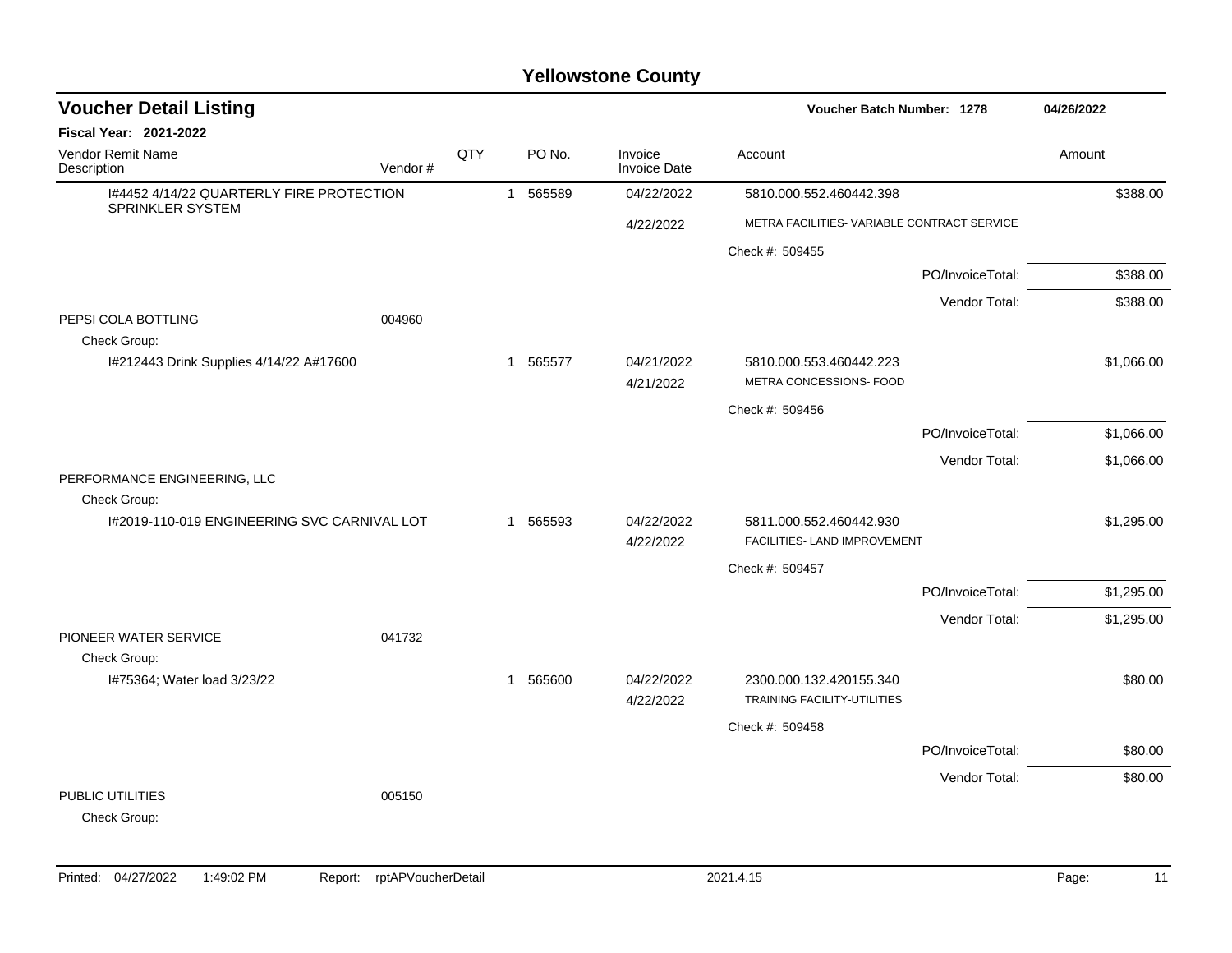|                                                                |                            |     |             | <b>Yellowstone County</b>      |                                                     |                  |             |
|----------------------------------------------------------------|----------------------------|-----|-------------|--------------------------------|-----------------------------------------------------|------------------|-------------|
| <b>Voucher Detail Listing</b>                                  |                            |     |             |                                | Voucher Batch Number: 1278                          |                  | 04/26/2022  |
| <b>Fiscal Year: 2021-2022</b>                                  |                            |     |             |                                |                                                     |                  |             |
| Vendor Remit Name<br>Description                               | Vendor#                    | QTY | PO No.      | Invoice<br><b>Invoice Date</b> | Account                                             |                  | Amount      |
| A#241023 Payne bldg. 4/14/22                                   |                            |     | 565597<br>1 | 04/22/2022                     | 2300.000.135.420180.342                             |                  | \$121.11    |
|                                                                |                            |     |             | 4/22/2022                      | MISC-WATER                                          |                  |             |
|                                                                |                            |     |             |                                | Check #: 509459                                     |                  |             |
|                                                                |                            |     |             |                                |                                                     | PO/InvoiceTotal: | \$121.11    |
|                                                                |                            |     |             |                                |                                                     | Vendor Total:    | \$121.11    |
| <b>RIMROCK PEST CONTROL</b>                                    |                            |     |             |                                |                                                     |                  |             |
| Check Group:                                                   |                            |     |             |                                |                                                     |                  |             |
| I#1712 SD Pest Elimination 4/19/22                             |                            |     | 565588<br>1 | 04/21/2022<br>4/21/2022        | 2399.000.235.420250.224<br>YSC- JANITORIAL SUPPLIES |                  | \$100.00    |
| I#1712 ACC Pest Elimination 4/19/22                            |                            |     | 565588<br>1 | 04/21/2022                     | 2399.000.235.420250.224                             |                  | \$80.00     |
|                                                                |                            |     |             | 4/21/2022                      | YSC- JANITORIAL SUPPLIES                            |                  |             |
|                                                                |                            |     |             |                                | Check #: 509460                                     |                  |             |
|                                                                |                            |     |             |                                |                                                     | PO/InvoiceTotal: | \$180.00    |
|                                                                |                            |     |             |                                |                                                     | Vendor Total:    | \$180.00    |
| RIMROCK STAGEHAND INC                                          |                            |     |             |                                |                                                     |                  |             |
| Check Group:                                                   |                            |     |             |                                |                                                     |                  |             |
| I202548 4/4/22 RMEF STAGEHAND LABOR                            |                            |     | 1 565590    | 04/22/2022                     | 5810.000.554.460442.398                             |                  | \$728.65    |
|                                                                |                            |     |             | 4/22/2022                      | METRA EVENTS-VARIABLE CONTRACT SERVICES             |                  |             |
|                                                                |                            |     |             |                                | Check #: 509461                                     |                  |             |
|                                                                |                            |     |             |                                |                                                     | PO/InvoiceTotal: | \$728.65    |
| SAYE, PAULA                                                    |                            |     |             |                                |                                                     | Vendor Total:    | \$728.65    |
| Check Group:                                                   |                            |     |             |                                |                                                     |                  |             |
| <b>Writ DR 17 06</b>                                           |                            |     | 565616<br>1 | 04/22/2022                     | 7151.000.000.021250.000                             |                  | \$214.82    |
| #21003508 Easley v. Easley Ck. #77709 - S Bar S<br>A101-100152 |                            |     |             |                                |                                                     |                  |             |
|                                                                |                            |     |             | 4/22/2022                      | SHERIFF WRITS & NOTICES DUE TO OTHERS               |                  |             |
|                                                                |                            |     |             |                                | Check #: 509462                                     |                  |             |
|                                                                |                            |     |             |                                |                                                     | PO/InvoiceTotal: | \$214.82    |
|                                                                |                            |     |             |                                |                                                     | Vendor Total:    | \$214.82    |
|                                                                |                            |     |             |                                |                                                     |                  |             |
| 1:49:02 PM<br>Printed: 04/27/2022                              | Report: rptAPVoucherDetail |     |             |                                | 2021.4.15                                           |                  | Page:<br>12 |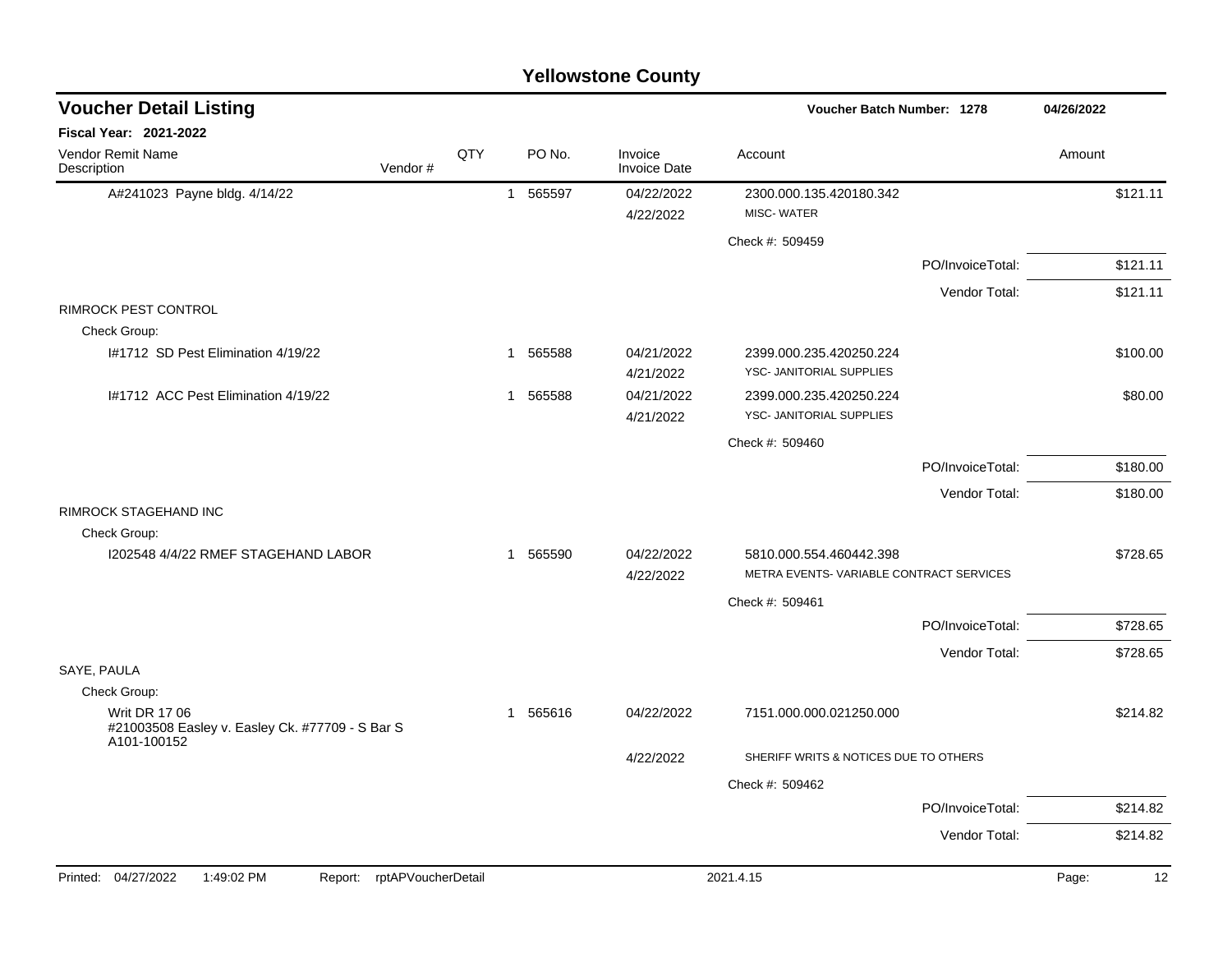| <b>Voucher Detail Listing</b>                |                    |     |   |          |                                | Voucher Batch Number: 1278                                      |                  | 04/26/2022 |            |
|----------------------------------------------|--------------------|-----|---|----------|--------------------------------|-----------------------------------------------------------------|------------------|------------|------------|
| <b>Fiscal Year: 2021-2022</b>                |                    |     |   |          |                                |                                                                 |                  |            |            |
| Vendor Remit Name<br>Description             | Vendor#            | QTY |   | PO No.   | Invoice<br><b>Invoice Date</b> | Account                                                         |                  | Amount     |            |
| SIRCHIE FINGER PRINT LABORATORIES            | 036990             |     |   |          |                                |                                                                 |                  |            |            |
| Check Group:                                 |                    |     |   |          |                                |                                                                 |                  |            |            |
| I#0539009-IN; brushes, evidence jars 4/11/22 |                    |     |   | 1 565605 | 04/22/2022<br>4/22/2022        | 2300.000.131.420140.202<br>DETECTIVES- EXPENSE OF INVEST        |                  |            | \$327.85   |
|                                              |                    |     |   |          |                                | Check #: 509463                                                 |                  |            |            |
|                                              |                    |     |   |          |                                |                                                                 | PO/InvoiceTotal: |            | \$327.85   |
|                                              |                    |     |   |          |                                |                                                                 | Vendor Total:    |            | \$327.85   |
| STAGERIGHT CORPORATION                       |                    |     |   |          |                                |                                                                 |                  |            |            |
| Check Group:                                 |                    |     |   |          |                                |                                                                 |                  |            |            |
| 1A189789 4/19/22 GUARDRAIL UNIV 8' X 42"     |                    |     | 6 | 565591   | 04/22/2022<br>4/22/2022        | 5811.000.552.460442.940<br>FACILITIES- CAPITAL OUTLAY/EQUIPMENT |                  |            | \$2,028.00 |
| I#A189789 Transp. Universal Guardrail        |                    |     |   | 1 565591 | 04/22/2022                     | 5811.000.552.460442.940                                         |                  |            | \$1,593.00 |
|                                              |                    |     |   |          | 4/22/2022                      | FACILITIES- CAPITAL OUTLAY/EQUIPMENT                            |                  |            |            |
| I#A189789 FREIGHT                            |                    |     |   | 1 565591 | 04/22/2022                     | 5811.000.552.460442.940                                         |                  |            | \$725.00   |
|                                              |                    |     |   |          | 4/22/2022                      | FACILITIES- CAPITAL OUTLAY/EQUIPMENT                            |                  |            |            |
|                                              |                    |     |   |          |                                | Check #: 509464                                                 |                  |            |            |
|                                              |                    |     |   |          |                                |                                                                 | PO/InvoiceTotal: |            | \$4,346.00 |
|                                              |                    |     |   |          |                                |                                                                 | Vendor Total:    |            | \$4,346.00 |
| <b>STALEY'S TIRE</b>                         |                    |     |   |          |                                |                                                                 |                  |            |            |
| Check Group:                                 |                    |     |   |          |                                |                                                                 |                  |            |            |
| I#2192913; Car #101 tires 4/18/22            |                    |     |   | 1 565607 | 04/22/2022<br>4/22/2022        | 2300.000.130.420110.361<br><b>ADMIN- VEHICLE REPAIRS</b>        |                  |            | \$974.96   |
|                                              |                    |     |   |          |                                | Check #: 509465                                                 |                  |            |            |
|                                              |                    |     |   |          |                                |                                                                 | PO/InvoiceTotal: |            | \$974.96   |
|                                              |                    |     |   |          |                                |                                                                 | Vendor Total:    |            | \$974.96   |
| STANDS, WILMA                                |                    |     |   |          |                                |                                                                 |                  |            |            |
| Check Group:                                 |                    |     |   |          |                                |                                                                 |                  |            |            |
| VA BURIAL BENEFITS, LAWRENCE STANDS, 3/21/22 |                    |     |   | 1 565571 | 04/21/2022                     | 1000.000.199.450200.396                                         |                  |            | \$250.00   |
|                                              |                    |     |   |          | 4/21/2022                      | MISC- FUNERAL EXPENSE/BURIALS                                   |                  |            |            |
|                                              |                    |     |   |          |                                | Check #: 509466                                                 |                  |            |            |
| Printed: 04/27/2022<br>1:49:02 PM<br>Report: | rptAPVoucherDetail |     |   |          |                                | 2021.4.15                                                       |                  | Page:      | 13         |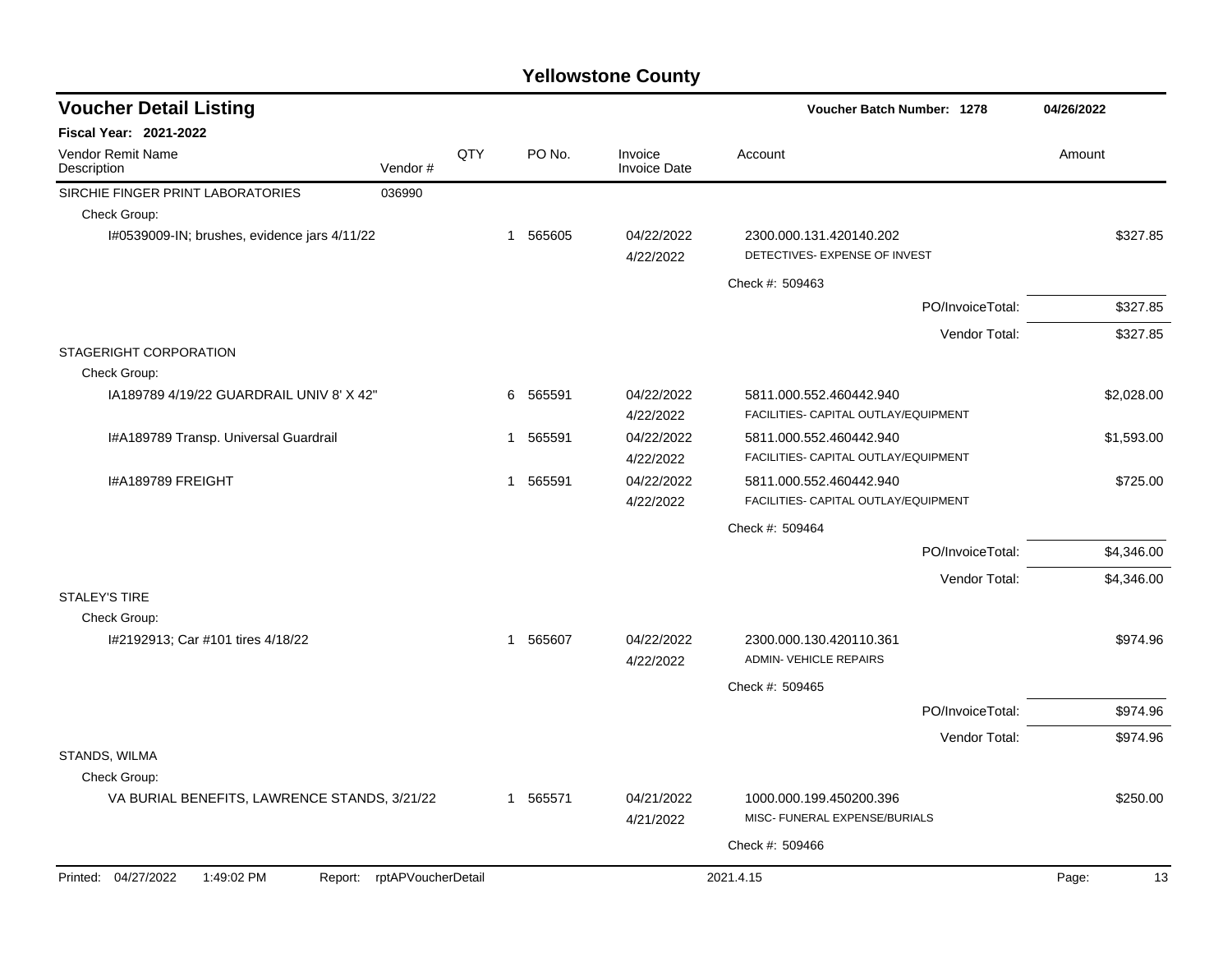| <b>Voucher Detail Listing</b>                                      |     |                       |                                | Voucher Batch Number: 1278                               |                  | 04/26/2022  |
|--------------------------------------------------------------------|-----|-----------------------|--------------------------------|----------------------------------------------------------|------------------|-------------|
| <b>Fiscal Year: 2021-2022</b>                                      |     |                       |                                |                                                          |                  |             |
| <b>Vendor Remit Name</b><br>Vendor#<br>Description                 | QTY | PO No.                | Invoice<br><b>Invoice Date</b> | Account                                                  |                  | Amount      |
|                                                                    |     |                       |                                |                                                          | PO/InvoiceTotal: | \$250.00    |
|                                                                    |     |                       |                                |                                                          | Vendor Total:    | \$250.00    |
| SUMMIT FOOD SERVICE, LLC<br>Check Group:                           |     |                       |                                |                                                          |                  |             |
| I#2000140835 INMATE BREAKFAST 3/31/22                              |     | 565587<br>$\mathbf 1$ | 04/21/2022<br>4/21/2022        | 2300.000.136.420200.223<br>DETENTION- FOOD               |                  | \$20,222.93 |
| I#2000140835 INMATE LUNCH 3/31/22                                  | -1  | 565587                | 04/21/2022<br>4/21/2022        | 2300.000.136.420200.223<br>DETENTION- FOOD               |                  | \$21,391.85 |
| I#2000140835 INMATE DINNER                                         | 1   | 565587                | 04/21/2022<br>4/21/2022        | 2300.000.136.420200.223<br>DETENTION- FOOD               |                  | \$20,492.21 |
| I#2000140835 PASS THRU CHARGES                                     |     | 1 565587              | 04/21/2022<br>4/21/2022        | 2300.000.136.420200.223<br>DETENTION- FOOD               |                  | \$3,113.47  |
|                                                                    |     |                       |                                | Check #: 509467                                          |                  |             |
|                                                                    |     |                       |                                |                                                          | PO/InvoiceTotal: | \$65,220.46 |
|                                                                    |     |                       |                                |                                                          | Vendor Total:    | \$65,220.46 |
| SYSCO FOOD SERVICES OF MT<br>002390<br>Check Group:                |     |                       |                                |                                                          |                  |             |
| I#343744167 Food Prod. A#552174 4/13/22                            |     | 1 565576              | 04/21/2022<br>4/21/2022        | 5810.000.553.460442.223<br>METRA CONCESSIONS- FOOD       |                  | \$1,945.84  |
|                                                                    |     |                       |                                | Check #: 509468                                          |                  |             |
|                                                                    |     |                       |                                |                                                          | PO/InvoiceTotal: | \$1,945.84  |
|                                                                    |     |                       |                                |                                                          | Vendor Total:    | \$1,945.84  |
| THATCHER, AUDREY<br>Check Group:                                   |     |                       |                                |                                                          |                  |             |
| VA BURIAL BENEFITS, FRANK P THATCHER, 3/16/22                      |     | 1 565572              | 04/21/2022<br>4/21/2022        | 1000.000.199.450200.396<br>MISC- FUNERAL EXPENSE/BURIALS |                  | \$250.00    |
|                                                                    |     |                       |                                | Check #: 509469                                          |                  |             |
|                                                                    |     |                       |                                |                                                          | PO/InvoiceTotal: | \$250.00    |
|                                                                    |     |                       |                                |                                                          | Vendor Total:    | \$250.00    |
| TOWN PUMP                                                          |     |                       |                                |                                                          |                  |             |
| Printed: 04/27/2022<br>1:49:02 PM<br>rptAPVoucherDetail<br>Report: |     |                       |                                | 2021.4.15                                                |                  | Page:<br>14 |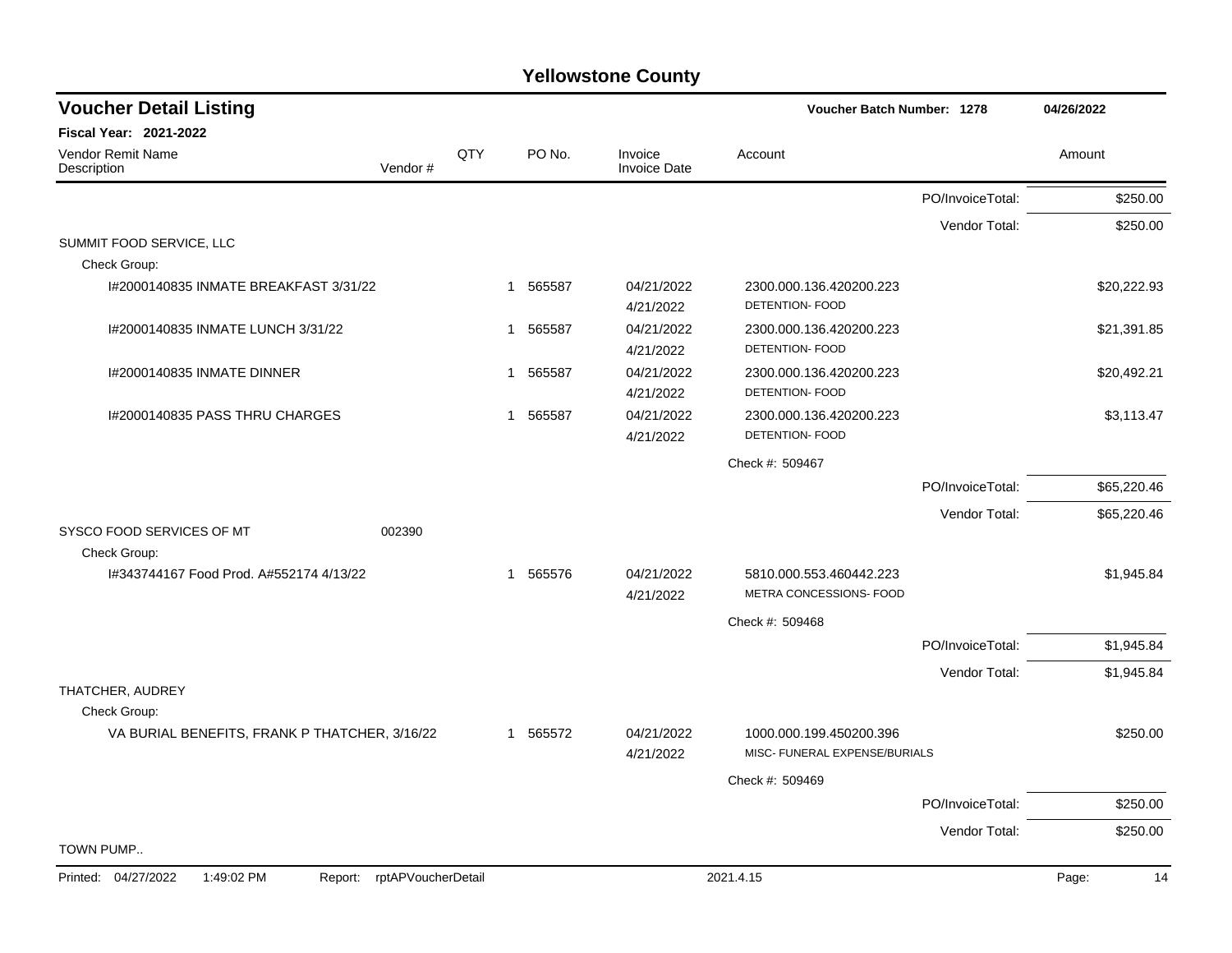|                                                                    |     |              | <b>Yellowstone County</b>      |                                                                |                  |             |
|--------------------------------------------------------------------|-----|--------------|--------------------------------|----------------------------------------------------------------|------------------|-------------|
| <b>Voucher Detail Listing</b>                                      |     |              |                                | Voucher Batch Number: 1278                                     |                  | 04/26/2022  |
| <b>Fiscal Year: 2021-2022</b>                                      |     |              |                                |                                                                |                  |             |
| Vendor Remit Name<br>Vendor#<br>Description                        | QTY | PO No.       | Invoice<br><b>Invoice Date</b> | Account                                                        |                  | Amount      |
| Check Group:                                                       |     |              |                                |                                                                |                  |             |
| 2019 D05040 Refund                                                 |     | 565614<br>1  | 04/22/2022<br>4/22/2022        | 7920.000.000.021100.000<br>REFUND REVOLVING DUE TO OTHER FUNDS |                  | \$12.39     |
|                                                                    |     |              |                                | Check #: 509470                                                |                  |             |
|                                                                    |     |              |                                |                                                                | PO/InvoiceTotal: | \$12.39     |
|                                                                    |     |              |                                |                                                                | Vendor Total:    | \$12.39     |
| TRIUMPH FOUNDATION                                                 |     |              |                                |                                                                |                  |             |
| Check Group:<br>REG, CREATING PATHS TO EMOTIONAL WELLNESS,         |     | 565566<br>1  | 04/21/2022                     | 2290.000.410.450400.380                                        |                  | \$250.00    |
| VIRTUAL, 5/10-12/22 R.B.                                           |     |              |                                |                                                                |                  |             |
|                                                                    |     |              | 4/21/2022                      | <b>EXTENSION- TRAINING</b>                                     |                  |             |
|                                                                    |     |              |                                | Check #: 509471                                                |                  |             |
|                                                                    |     |              |                                |                                                                | PO/InvoiceTotal: | \$250.00    |
| 006170<br>UNIVERSAL AWARDS                                         |     |              |                                |                                                                | Vendor Total:    | \$250.00    |
| Check Group:                                                       |     |              |                                |                                                                |                  |             |
| I#264896 PLAGUE AMY GRANDPRE 4/18/22                               |     | 565598<br>1  | 04/22/2022                     | 1000.000.199.411800.740                                        |                  | \$29.50     |
|                                                                    |     |              | 4/22/2022                      | <b>MISC-AWARDS</b>                                             |                  |             |
|                                                                    |     |              |                                | Check #: 509472                                                |                  |             |
|                                                                    |     |              |                                |                                                                | PO/InvoiceTotal: | \$29.50     |
|                                                                    |     |              |                                |                                                                | Vendor Total:    | \$29.50     |
| <b>UPS</b><br>046530                                               |     |              |                                |                                                                |                  |             |
| Check Group:<br>I#000019X051162; ship parts for repair 4/16/22     |     | 565594<br>-1 | 04/22/2022                     | 2300.000.132.420150.362                                        |                  | \$25.45     |
|                                                                    |     |              | 4/22/2022                      | PATROL- MAINT & REPAIRS                                        |                  |             |
|                                                                    |     |              |                                | Check #: 509473                                                |                  |             |
|                                                                    |     |              |                                |                                                                | PO/InvoiceTotal: | \$25.45     |
|                                                                    |     |              |                                |                                                                | Vendor Total:    | \$25.45     |
| US FOODS INC<br>002926                                             |     |              |                                |                                                                |                  |             |
| Check Group:                                                       |     |              |                                |                                                                |                  |             |
| Printed: 04/27/2022<br>1:49:02 PM<br>rptAPVoucherDetail<br>Report: |     |              |                                | 2021.4.15                                                      |                  | Page:<br>15 |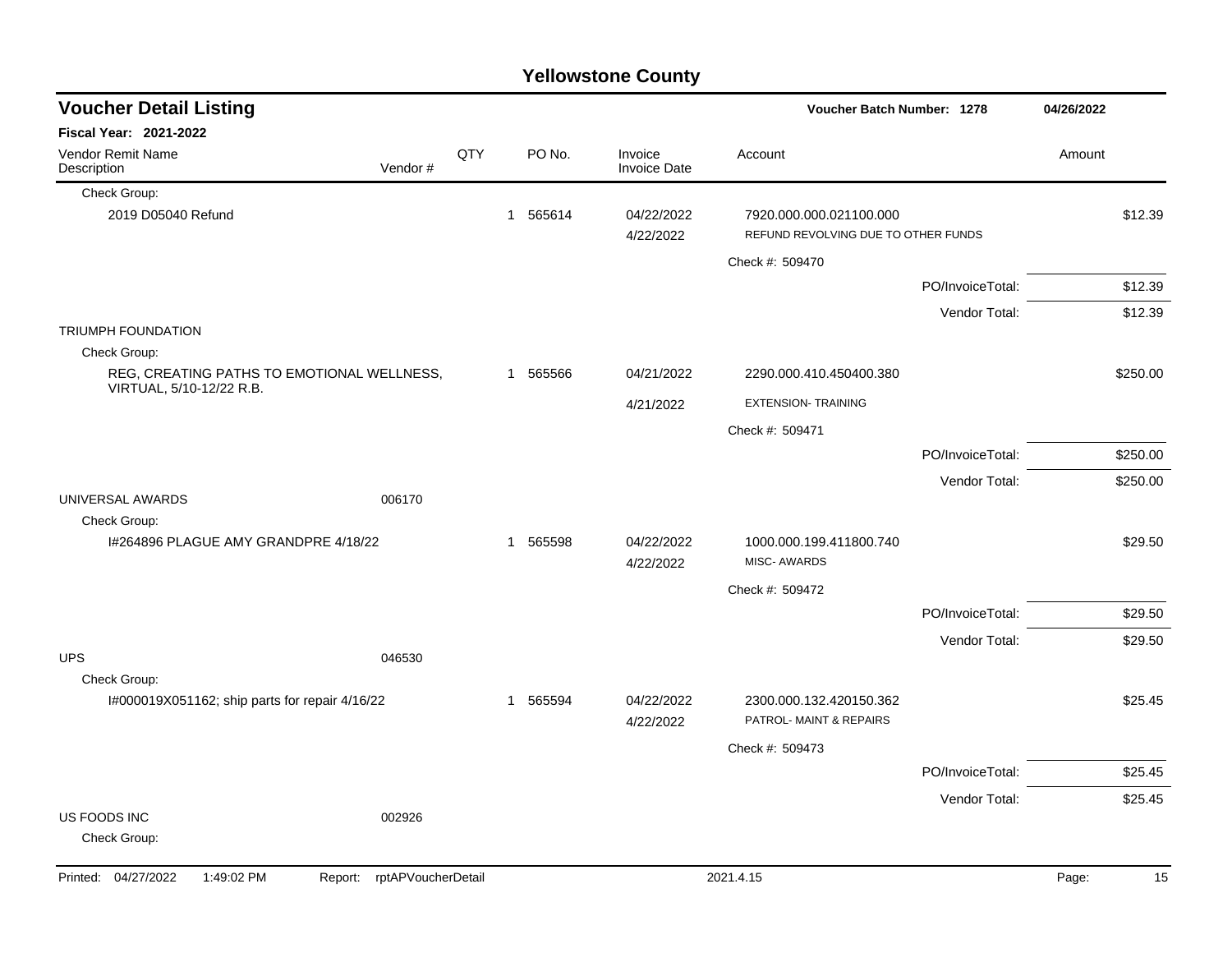| QTY | PO No. | Invoice<br><b>Invoice Date</b>                                                 | Account                                             | Amount                                                                                                                                                                                                |
|-----|--------|--------------------------------------------------------------------------------|-----------------------------------------------------|-------------------------------------------------------------------------------------------------------------------------------------------------------------------------------------------------------|
|     |        | 04/21/2022<br>4/21/2022                                                        | 5810.000.553.460442.223<br>METRA CONCESSIONS- FOOD  | \$1,416.06                                                                                                                                                                                            |
|     |        |                                                                                | Check #: 509474                                     |                                                                                                                                                                                                       |
|     |        |                                                                                |                                                     | \$1,416.06                                                                                                                                                                                            |
|     |        |                                                                                |                                                     |                                                                                                                                                                                                       |
|     |        | 4/21/2022<br>4/21/2022                                                         | 2399.000.235.420250.224<br>YSC- JANITORIAL SUPPLIES | \$57.87                                                                                                                                                                                               |
|     |        | 4/21/2022<br>4/21/2022                                                         | 2399.000.235.420250.221<br>YSC- FOOD SUPPLIES       | \$58.82                                                                                                                                                                                               |
|     | 565574 | 4/21/2022<br>4/21/2022                                                         | 2399.000.235.420250.223<br>YSC-FOOD                 | \$1,945.01                                                                                                                                                                                            |
|     |        |                                                                                | Check #: 509474                                     |                                                                                                                                                                                                       |
|     |        |                                                                                |                                                     | \$2,061.70                                                                                                                                                                                            |
|     |        |                                                                                |                                                     | \$3,477.76                                                                                                                                                                                            |
|     |        |                                                                                |                                                     |                                                                                                                                                                                                       |
|     | 565585 | 04/21/2022                                                                     | 6060.000.608.500800.220                             | \$4.71                                                                                                                                                                                                |
|     |        |                                                                                |                                                     |                                                                                                                                                                                                       |
|     | 565585 |                                                                                | 6060.000.608.500800.220                             | \$6.28                                                                                                                                                                                                |
|     |        |                                                                                |                                                     |                                                                                                                                                                                                       |
|     |        | 4/21/2022                                                                      | TECHNOLOGY- OPERATING SUPPLIES                      | \$3.14                                                                                                                                                                                                |
|     |        |                                                                                | Check #: 509475                                     |                                                                                                                                                                                                       |
|     |        |                                                                                |                                                     | \$14.13                                                                                                                                                                                               |
|     |        |                                                                                |                                                     | \$14.13                                                                                                                                                                                               |
|     |        |                                                                                |                                                     |                                                                                                                                                                                                       |
|     |        |                                                                                |                                                     |                                                                                                                                                                                                       |
|     | 565608 | 04/22/2022                                                                     | 2300.000.131.420140.345                             | \$405.88                                                                                                                                                                                              |
|     |        | 4/22/2022                                                                      | DETECTIVES- TELEPHONE & TECHNOLOGY                  |                                                                                                                                                                                                       |
|     | $\sim$ | 1 565573<br>1 565574<br>1 565574<br>1<br>$\mathbf 1$<br>1<br>565585<br>-1<br>1 | 4/21/2022<br>04/21/2022<br>4/21/2022<br>04/21/2022  | PO/InvoiceTotal:<br>PO/InvoiceTotal:<br>Vendor Total:<br>TECHNOLOGY- OPERATING SUPPLIES<br>TECHNOLOGY- OPERATING SUPPLIES<br>6060.000.608.500800.220<br>PO/InvoiceTotal:<br>Vendor Total:<br>0.001117 |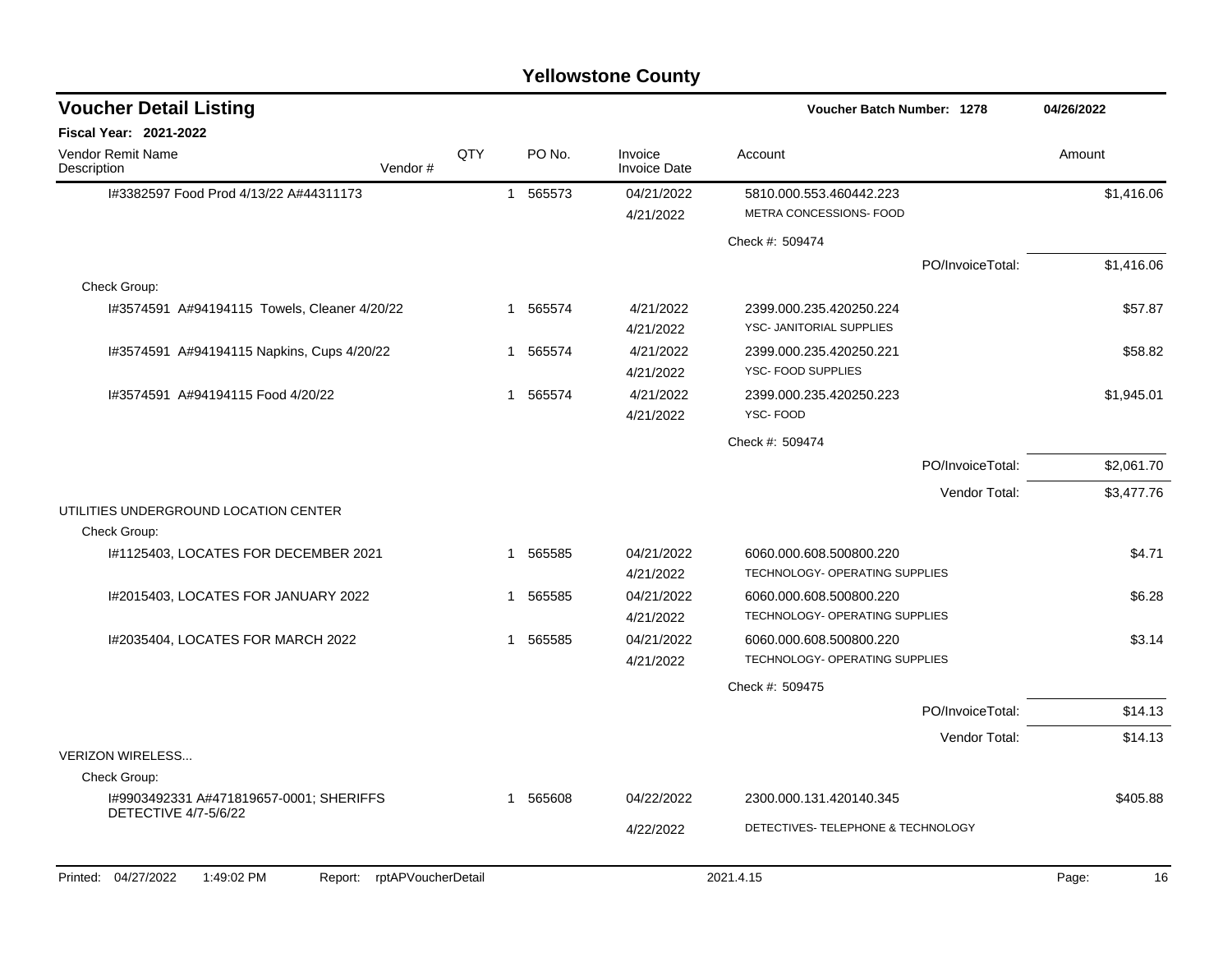| <b>Voucher Detail Listing</b>                                      |     |   |          |                                | <b>Voucher Batch Number: 1278</b>                        | 04/26/2022  |
|--------------------------------------------------------------------|-----|---|----------|--------------------------------|----------------------------------------------------------|-------------|
| <b>Fiscal Year: 2021-2022</b>                                      |     |   |          |                                |                                                          |             |
| <b>Vendor Remit Name</b><br>Description<br>Vendor#                 | QTY |   | PO No.   | Invoice<br><b>Invoice Date</b> | Account                                                  | Amount      |
| I#9903492331 A#471819657-0001; SHERIFFS ADMIN<br>$4/7 - 5/6/22$    |     |   | 1 565608 | 04/22/2022                     | 2300.000.130.420110.345                                  | \$212.85    |
|                                                                    |     |   |          | 4/22/2022                      | ADMIN- TELEPHONE & TECHNOLOGY                            |             |
| I#9903492331 A#471819657-0001; SHERIFFS ANIMAL<br>CNTRL 4/7-5/6/22 |     |   | 1 565608 | 04/22/2022                     | 2300.000.137.440600.345                                  | \$41.57     |
|                                                                    |     |   |          | 4/22/2022                      | ANIMAL CONTROL- TELEPHONE & TECHNOLOGY                   |             |
| 1#9903492331 A#471819657-0001; SHERIFFS CIVIL<br>$4/7 - 5/6/22$    |     |   | 1 565608 | 04/22/2022                     | 2300.000.133.420160.345                                  | \$97.76     |
|                                                                    |     |   |          | 4/22/2022                      | CIVIL- TELEPHONE & TECHNOLOGY                            |             |
| 1#9903492331 A#471819657-0001; SHERIFFS<br>CORONER 4/7-5/6/22      |     |   | 1 565608 | 04/22/2022                     | 2300.000.126.420800.345                                  | \$83.14     |
|                                                                    |     |   |          | 4/22/2022                      | CORONER-TELEPHONE & TECHNOLOGY                           |             |
| I#9903492331 A#471819657-0001; SHERIFFS PATROL<br>$4/7 - 5/6/22$   |     |   | 1 565608 | 04/22/2022                     | 2300.000.132.420150.345                                  | \$1,012.88  |
|                                                                    |     |   |          | 4/22/2022                      | PATROL- TELEPHONE & TECHNOLOGY                           |             |
| I#9903492331 A#471819657-0001; YDCF 4/7-5/6/22                     |     | 1 | 565608   | 04/22/2022                     | 2300.000.136.420200.345                                  | \$362.83    |
|                                                                    |     |   |          | 4/22/2022                      | DETENTION- TELEPHONE & TECHNOLOGY                        |             |
|                                                                    |     |   |          |                                | Check #: 509476                                          |             |
|                                                                    |     |   |          |                                | PO/InvoiceTotal:                                         | \$2,216.91  |
|                                                                    |     |   |          |                                | Vendor Total:                                            | \$2,216.91  |
| WEST END LOCK & SECURITY INC<br>046477                             |     |   |          |                                |                                                          |             |
| Check Group:<br>I#112974F; keys for courthouse 112974F             |     | 1 | 565603   | 04/22/2022                     | 2300.000.132.420150.240                                  | \$55.00     |
|                                                                    |     |   |          | 4/22/2022                      | PATROL- REPAIR & MAINT SUPPLIES                          |             |
|                                                                    |     |   |          |                                | Check #: 509477                                          |             |
|                                                                    |     |   |          |                                | PO/InvoiceTotal:                                         | \$55.00     |
|                                                                    |     |   |          |                                | Vendor Total:                                            | \$55.00     |
| <b>WESTERN OFFICE EQUIPMENT</b><br>006450                          |     |   |          |                                |                                                          |             |
| Check Group:                                                       |     |   |          |                                |                                                          |             |
| I#57095; MagiCard Dye film 4/15/22                                 |     | 1 | 565599   | 04/22/2022<br>4/22/2022        | 2300.000.131.420140.202<br>DETECTIVES- EXPENSE OF INVEST | \$212.68    |
| I#57099; Lexmark CX431adw printer 4/18/22                          |     | 1 | 565599   | 04/22/2022                     | 2300.000.131.420140.220                                  | \$735.00    |
|                                                                    |     |   |          | 4/22/2022                      | DETECTIVES- OPERATING SUPPLIES                           |             |
| Printed: 04/27/2022<br>1:49:02 PM<br>Report: rptAPVoucherDetail    |     |   |          |                                | 2021.4.15                                                | 17<br>Page: |